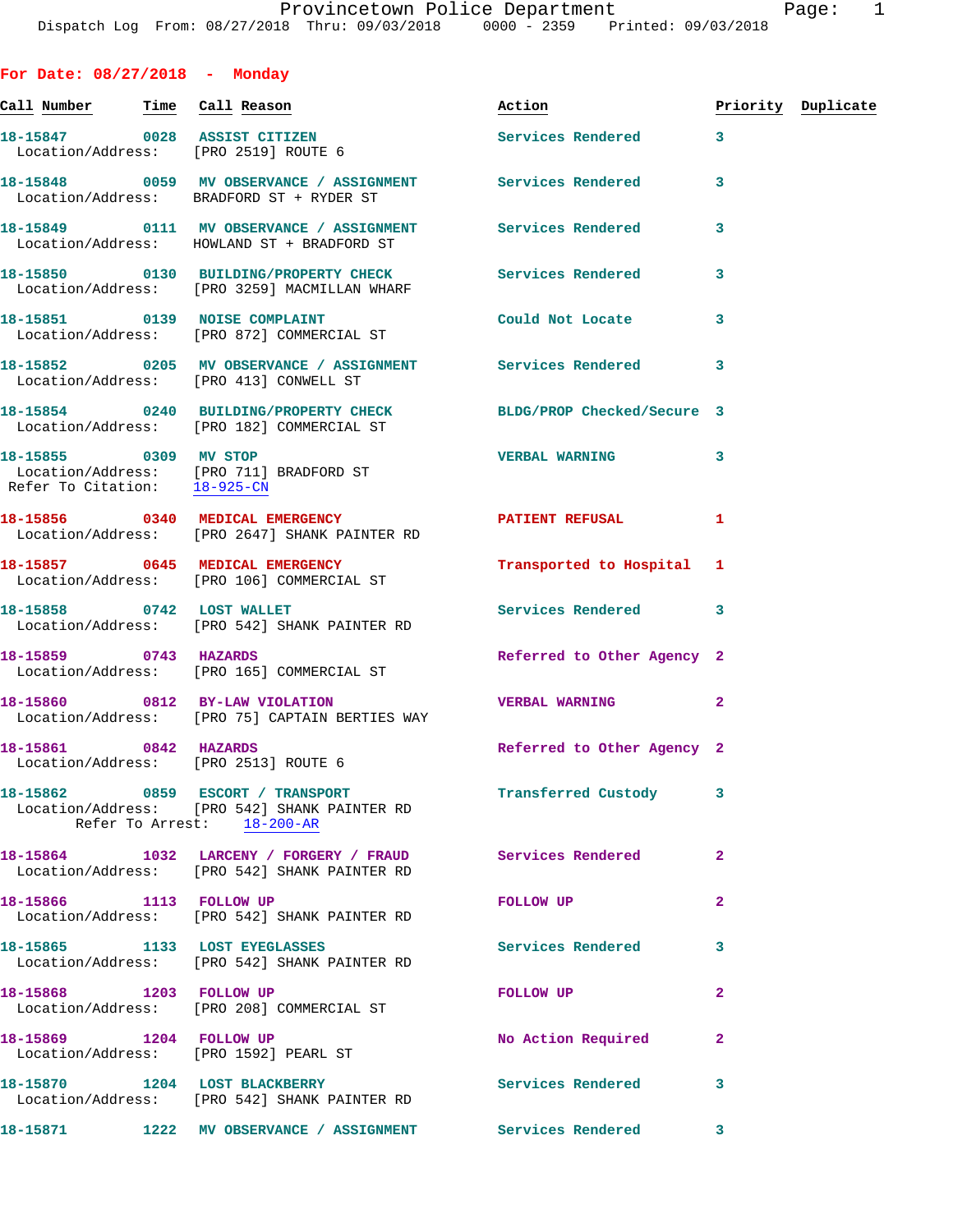|                                                                                               | Provincetown Police Department<br>Dispatch Log From: 08/27/2018 Thru: 09/03/2018 0000 - 2359 Printed: 09/03/2018 |                            |                         |
|-----------------------------------------------------------------------------------------------|------------------------------------------------------------------------------------------------------------------|----------------------------|-------------------------|
|                                                                                               | Location/Address: BRADFORD ST + HOWLAND ST                                                                       |                            |                         |
|                                                                                               | 18-15874 1228 LOST TOTE BAG/WALLET                                                                               | Services Rendered          | 3                       |
|                                                                                               | Location/Address: [PRO 542] SHANK PAINTER RD                                                                     |                            |                         |
|                                                                                               | 18-15872 1230 BUILDING/PROPERTY CHECK Services Rendered<br>Location/Address: [PRO 2898] JEROME SMITH RD          |                            | 3                       |
|                                                                                               | 18-15873 1238 MV OBSERVANCE / ASSIGNMENT Services Rendered<br>Location/Address: SHANK PAINTER RD + BROWNE ST     |                            | 3                       |
|                                                                                               | 18-15875 1321 PARK, WALK & TALK<br>Location/Address: [PRO 105] COMMERCIAL ST                                     | Services Rendered          | $\overline{a}$          |
|                                                                                               | 18-15876 1328 MEDICAL EMERGENCY<br>Location/Address: [PRO 1493] UPPER MILLER HILL RD                             | Transported to Hospital    | 1                       |
|                                                                                               | 18-15877 1402 MARINE EMERGENCY<br>Location/Address: [PRO 2483] COMMERCIAL ST                                     | Services Rendered          | $\overline{a}$          |
|                                                                                               | 18-15879 1455 MEDICAL EMERGENCY<br>Location/Address: [PRO 2543] MACMILLAN WHARF                                  | Transported to Hospital    | 1                       |
| 18-15880 1456 MEDICAL EMERGENCY<br>Location/Address: [PRO 3222] ALDEN ST                      |                                                                                                                  | Transported to Hospital    | 1                       |
|                                                                                               | 18-15881 1509 MV VANDALISM<br>Location/Address: [PRO 2977] COMMERCIAL ST                                         | Investigated               | $\overline{\mathbf{2}}$ |
|                                                                                               | 18-15882 1538 PARK, WALK & TALK<br>Location/Address: [PRO 105] COMMERCIAL ST                                     | No Action Required         | $\overline{a}$          |
|                                                                                               | 18-15883    1624    BIKE - ACCIDENT<br>Location/Address: RYDER ST + COMMERCIAL ST                                | Investigated               | 1                       |
| 18-15885 1642 HAZARDS                                                                         | Location/Address: [PRO 3231] BRADFORD ST                                                                         | Removed Hazard             | $\overline{2}$          |
| 18-15888 1833 MV STOP                                                                         | Location/Address: COMMERCIAL ST + COURT ST<br>Refer To Citation: $\frac{18-926-CN}{\pi}$                         | <b>VERBAL WARNING</b>      | 3                       |
|                                                                                               | 18-15889 1833 SERVICE CALL - POLICE<br>Location/Address: [PRO 1989] COMMERCIAL ST                                | Services Rendered          | 3                       |
|                                                                                               | 18-15890 1922 SERVICE CALL - POLICE<br>Location/Address: [PRO 197] COMMERCIAL ST                                 | <b>GONE ON ARRIVAL</b>     | 3                       |
| Location/Address: SHANK PAINTER RD                                                            | 18-15891               1926    MV  OBSERVANCE  /  ASSIGNMENT                 Services  Rendered                  |                            | 3                       |
| 18-15892 1950 MV DISABLED<br>Location/Address: [PRO 2479] ROUTE 6                             |                                                                                                                  | Could Not Locate           | $\overline{\mathbf{2}}$ |
| 18-15893 1957 MV STOP<br>Location/Address: [PRO 2513] ROUTE 6<br>Refer To Citation: 18-927-CN |                                                                                                                  | <b>VERBAL WARNING</b>      | 3                       |
|                                                                                               | 18-15895 2001 LOST PROPERTY<br>Location/Address: [PRO 329] COMMERCIAL ST                                         | <b>Services Rendered</b>   | 3                       |
|                                                                                               | 18-15894 2002 BUILDING/PROPERTY CHECK<br>Location/Address: [PRO 519] RACE POINT RD                               | BLDG/PROP Checked/Secure 3 |                         |
| 18-15896 2022 SHOPLIFTING                                                                     | Location/Address: [PRO 2989] COMMERCIAL ST                                                                       | Services Rendered          | 3                       |
|                                                                                               | 18-15897 2134 BUILDING/PROPERTY CHECK<br>Location/Address: [PRO 3033] COMMERCIAL ST                              | BLDG/PROP Checked/Secure 3 |                         |
|                                                                                               |                                                                                                                  | BLDG/PROP Checked/Secure 3 |                         |

Page: 2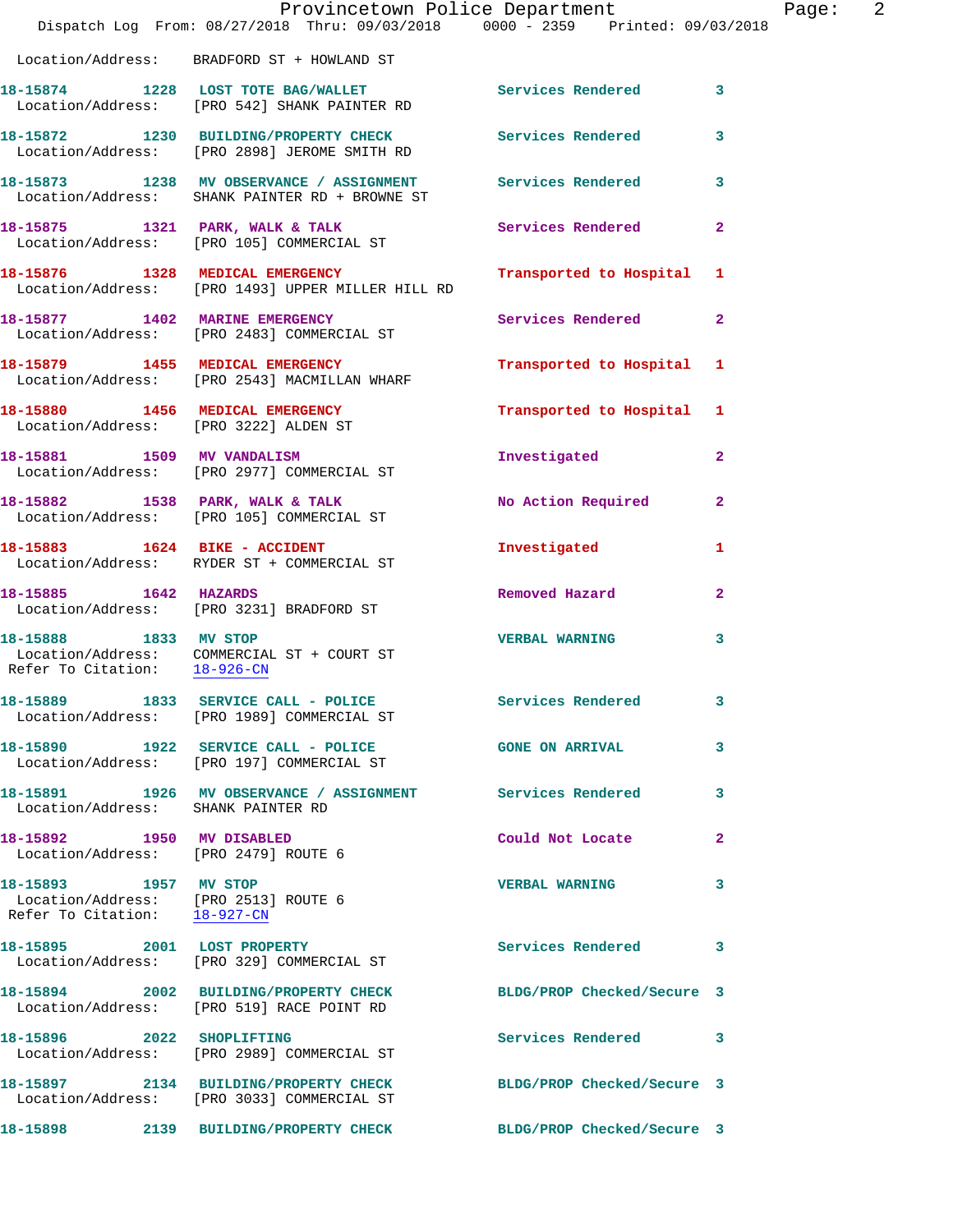Location/Address: [PRO 182] COMMERCIAL ST

## **For Date: 08/28/2018 - Tuesday**

|                                                                 | 18-15900 0051 MV OBSERVANCE / ASSIGNMENT<br>Location/Address: HOWLAND ST + BRADFORD ST                       | Services Rendered 3        |                |
|-----------------------------------------------------------------|--------------------------------------------------------------------------------------------------------------|----------------------------|----------------|
|                                                                 | 18-15902 0120 PARK, WALK & TALK<br>Location/Address: [PRO 165] COMMERCIAL ST                                 | Services Rendered 2        |                |
|                                                                 | 18-15904 0150 BUILDING/PROPERTY CHECK<br>Location/Address: [PRO 186] COMMERCIAL ST                           | BLDG/PROP Checked/Secure 3 |                |
|                                                                 | 18-15905 0156 BUILDING/PROPERTY CHECK<br>Location/Address: [PRO 2539] RYDER ST EXT                           | BLDG/PROP Checked/Secure 3 |                |
|                                                                 | 18-15906 0205 PARK, WALK & TALK<br>Location/Address: [PRO 3259] MACMILLAN WHARF                              | Services Rendered 2        |                |
|                                                                 | 18-15907 0358 BUILDING/PROPERTY CHECK<br>Location/Address: [PRO 440] HARRY KEMP WAY                          | BLDG/PROP Checked/Secure 3 |                |
|                                                                 | 18-15909 0514 MV OBSERVANCE / ASSIGNMENT Services Rendered 3<br>Location/Address: ROUTE 6 + SHANK PAINTER RD |                            |                |
| Location/Address: [PRO 3921] ROUTE 6                            | 18-15908 0524 BUILDING/PROPERTY CHECK                                                                        | BLDG/PROP Checked/Secure 3 |                |
|                                                                 | 18-15910 0604 BUILDING/PROPERTY CHECK<br>Location/Address: [PRO 182] COMMERCIAL ST                           | <b>Services Rendered</b>   | 3              |
|                                                                 | 18-15911 0604 PARK, WALK & TALK<br>Location/Address: [PRO 2539] RYDER ST EXT                                 | Services Rendered 2        |                |
|                                                                 | 18-15912 0714 BABY HERON FOUND<br>Location/Address: [PRO 519] RACE POINT RD                                  | Referred to Other Agency 2 |                |
| 18-15913 0807 MV COMPLAINT                                      | Location/Address: RACE RD + FRANKLIN ST                                                                      | Services Rendered          | $\mathbf{2}$   |
|                                                                 | 18-15914 0826 ANIMAL CALL<br>Location/Address: [PRO 4025] BRADFORD ST                                        | Services Rendered          | $\overline{a}$ |
| 18-15915 0903 MEDICAL EMERGENCY                                 | Location/Address: [PRO 1892] SHANK PAINTER RD                                                                | <b>Services Rendered</b>   | 1              |
|                                                                 | 18-15916 0918 PROPERTY DAMAGE<br>Location/Address: [PRO 542] SHANK PAINTER RD                                | Services Rendered 3        |                |
| 18-15917 0931 MV COMPLAINT                                      | Location/Address: [PRO 58] BRADFORD ST                                                                       | Services Rendered          | $\mathbf{2}$   |
|                                                                 | 18-15918 0936 MEDICAL EMERGENCY<br>Location/Address: [PRO 965] KIMBERLY LN                                   | Services Rendered          | 1.             |
| 18-15919 0938 LOST ITEM<br>Location/Address: [PRO 453] KILEY CT |                                                                                                              | Services Rendered          | 3              |
| 18-15920 0954 LOST WATCH                                        | Location/Address: [PRO 542] SHANK PAINTER RD                                                                 | Services Rendered          | 3              |
| 18-15921 1028 LOST WALLET                                       | Location/Address: [PRO 2499] RACE POINT RD                                                                   | <b>Services Rendered</b>   | 3              |
| 18-15922 1040 LOST CAT                                          | Location/Address: [PRO 363] COMMERCIAL ST                                                                    | Services Rendered          | $\mathbf{2}$   |
| Location/Address: [PRO 2520] PRINCE ST                          | 18-15923 1114 SERVICE CALL - POLICE                                                                          | <b>Services Rendered</b>   | 3              |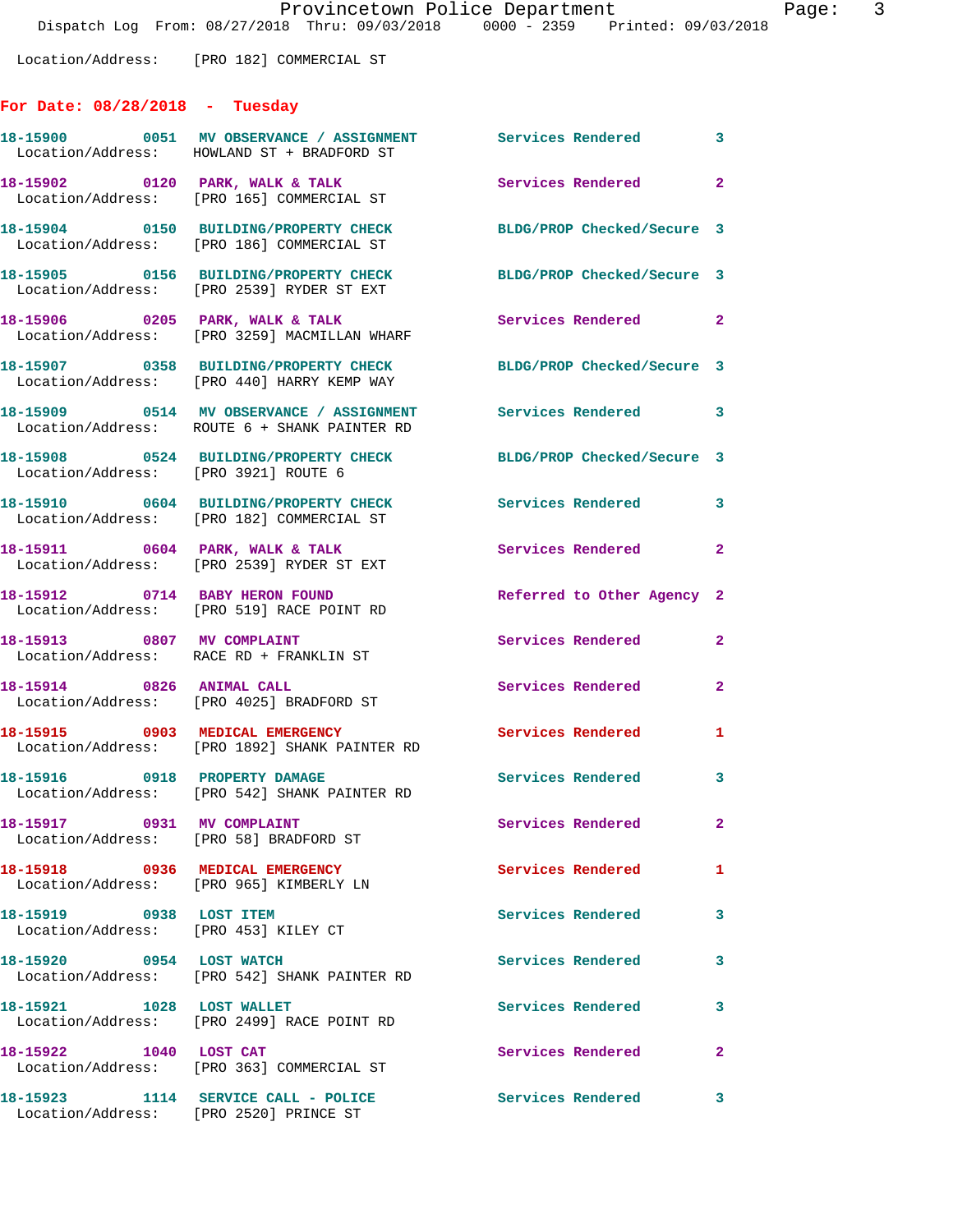|                            | Dispatch Log From: 08/27/2018 Thru: 09/03/2018 0000 - 2359 Printed: 09/03/2018                                   | Provincetown Police Department |                | Page: $4$ |  |
|----------------------------|------------------------------------------------------------------------------------------------------------------|--------------------------------|----------------|-----------|--|
|                            | 18-15924 1211 MEDICAL EMERGENCY <b>120 Transported to Hospital</b> 1<br>Location/Address: [PRO 712] BRADFORD ST  |                                |                |           |  |
| 18-15925 1235 FOLLOW UP    | Location/Address: [PRO 3259] MACMILLAN WHARF                                                                     | FOLLOW UP                      | $\mathbf{2}$   |           |  |
|                            | 18-15926              1247    MEDICAL EMERGENCY<br>Location/Address:     [PRO 1892] SHANK PAINTER RD             | Services Rendered              | 1              |           |  |
|                            | 18-15928 1344 BUILDING/PROPERTY CHECK Services Rendered 3<br>Location/Address: [PRO 2898] JEROME SMITH RD        |                                |                |           |  |
|                            | 18-15929 1350 MV OBSERVANCE / ASSIGNMENT Services Rendered 3<br>Location/Address: HIGH POLE HILL + BRADFORD ST   |                                |                |           |  |
| 18-15930 1404 FOLLOW UP    | Location/Address: [PRO 1592] PEARL ST                                                                            | FOLLOW UP                      | $\overline{2}$ |           |  |
|                            | 18-15931 1455 SERVE PROTECTION ORDER Could Not Locate 2<br>Location/Address: [PRO 454] WASHINGTON AVE            |                                |                |           |  |
|                            | 18-15932 1504 HAZARDS<br>Location/Address: [PRO 274] COMMERCIAL ST                                               | Removed Hazard                 | $\overline{2}$ |           |  |
|                            | 18-15933 1531 SUSPICIOUS ACTIVITY 1991 Services Rendered 2<br>Location/Address: [PRO 105] COMMERCIAL ST          |                                |                |           |  |
|                            | 18-15934 1553 MV OBSERVANCE / ASSIGNMENT Services Rendered<br>Location/Address: [PRO 537] SHANK PAINTER RD       |                                | 3              |           |  |
| 18-15935 1608 MV STOP      | Location/Address: COMMERCIAL ST + FRANKLIN ST<br>Refer To Citation: $\frac{18-928-CN}{\pi}$                      | VERBAL WARNING                 | 3              |           |  |
|                            | 18-15936 1621 SERVICE CALL - POLICE SPOKEN TO<br>Location/Address: [PRO 454] WASHINGTON AVE                      |                                | 3              |           |  |
|                            | 18-15937 1629 PARK, WALK & TALK<br>Location/Address: [PRO 3442] COMMERCIAL ST                                    | Services Rendered              | $\mathbf{2}$   |           |  |
|                            | 18-15938 1657 HAZARDS<br>Location/Address: [PRO 539] SHANK PAINTER RD                                            | Services Rendered              | $\mathbf{2}$   |           |  |
| 18-15939 1732 MV COMPLAINT | Location/Address: [PRO 2520] PRINCE ST                                                                           | Citation / Warning Issue 2     |                |           |  |
|                            | 18-15940 1817 LOST PROPERTY<br>Location/Address: [PRO 3176] COMMERCIAL ST                                        | Services Rendered              | 3              |           |  |
|                            | 18-15941 1930 MV OBSERVANCE / ASSIGNMENT Services Rendered<br>Location/Address: BRADFORD ST + RYDER ST           |                                | 3              |           |  |
|                            | 18-15942 1953 BY-LAW VIOLATION<br>Location/Address: [PRO 182] COMMERCIAL ST                                      | Citation / Warning Issue 2     |                |           |  |
| 18-15943 2000 MV COMPLAINT | Location/Address: [PRO 175] COMMERCIAL ST                                                                        | SPOKEN TO                      | $\mathbf{2}$   |           |  |
|                            | 18-15944 2020 BUILDING/PROPERTY CHECK<br>Location/Address: [PRO 519] RACE POINT RD                               | BLDG/PROP Checked/Secure 3     |                |           |  |
|                            | 18-15945 2026 BUILDING/PROPERTY CHECK BLDG/PROP Checked/Secure 3<br>Location/Address: [PRO 530] SHANK PAINTER RD |                                |                |           |  |

**18-15946 2059 BUILDING/PROPERTY CHECK BLDG/PROP Checked/Secure 3**  Location/Address: [PRO 519] RACE POINT RD

**18-15947 2148 MEDICAL EMERGENCY PATIENT REFUSAL 1**  Location/Address: [PRO 3117] COMMERCIAL ST

**18-15951 2356 BUILDING/PROPERTY CHECK BLDG/PROP Checked/Secure 3**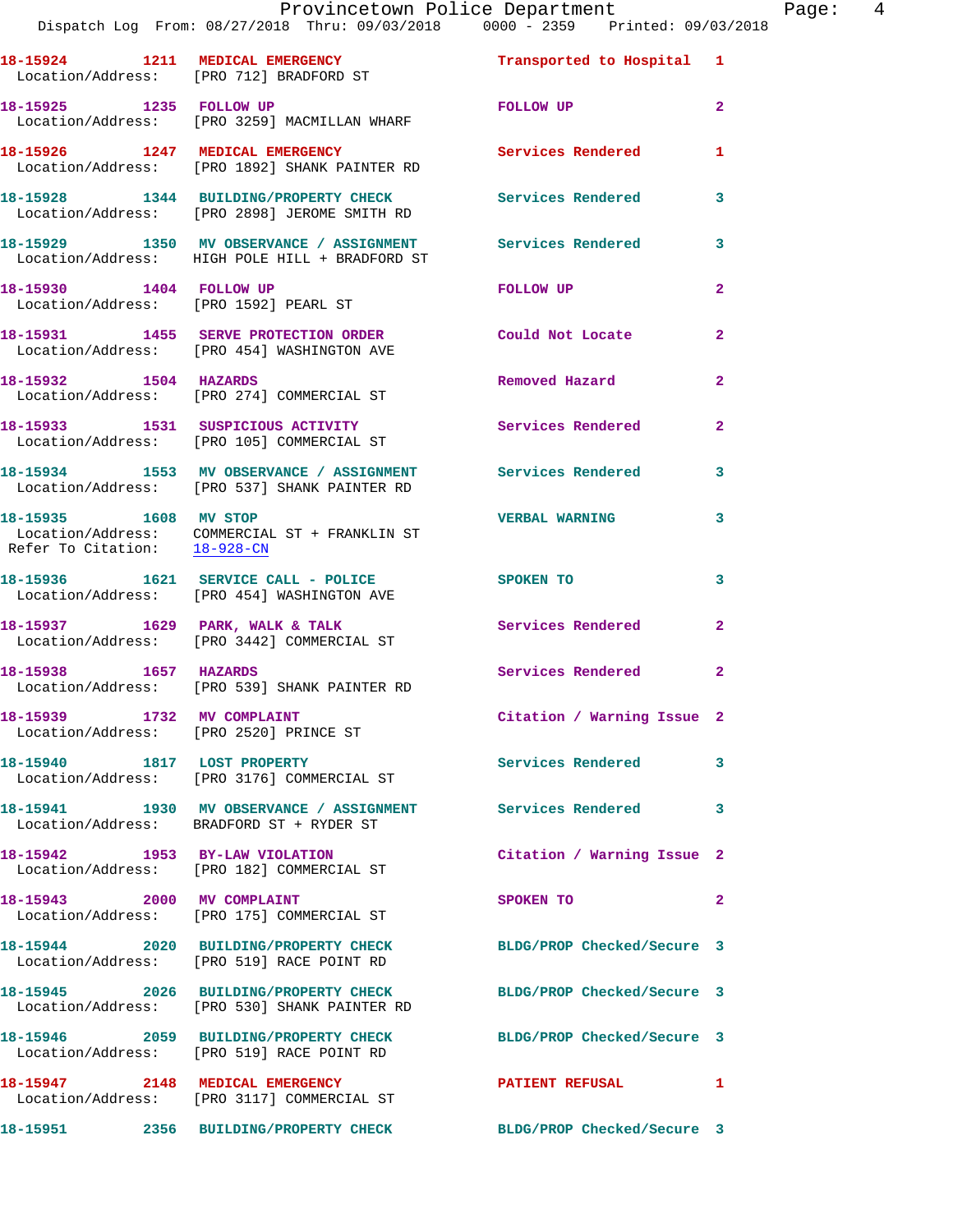Location/Address: [PRO 446] HOWLAND ST

## **For Date: 08/29/2018 - Wednesday**

| 18-15952 0001 MV STOP                  | Location/Address: CONWELL ST + HARRY KEMP WAY<br>Refer To Citation: $\frac{18-929-CN}{\pi}$                   | <b>VERBAL WARNING</b>      | 3                          |
|----------------------------------------|---------------------------------------------------------------------------------------------------------------|----------------------------|----------------------------|
|                                        | 18-15953 0003 MEDICAL EMERGENCY<br>Location/Address: [PRO 965] KIMBERLY LN                                    | <b>PATIENT REFUSAL</b>     | $\mathbf{1}$               |
|                                        | 18-15954 0031 MV OBSERVANCE / ASSIGNMENT<br>Location/Address: [PRO 2577] BRADFORD ST                          | No Action Required         | $\mathbf{3}$               |
|                                        | 18-15955 0102 MEDICAL EMERGENCY<br>Location/Address: [PRO 542] SHANK PAINTER RD<br>Refer To $P/C$ : 18-202-AR | Transported to Hospital 1  |                            |
|                                        | 18-15959 0154 BUILDING/PROPERTY CHECK<br>Location/Address: [PRO 182] COMMERCIAL ST                            | BLDG/PROP Checked/Secure 3 |                            |
|                                        | 18-15958 0155 BUILDING/PROPERTY CHECK<br>Location/Address: [PRO 3259] MACMILLAN WHARF                         | <b>Services Rendered</b>   | $\overline{\mathbf{3}}$    |
| Location/Address: [PRO 94] BRADFORD ST | 18-15961 0201 MV OBSERVANCE / ASSIGNMENT                                                                      | Services Rendered 3        |                            |
|                                        | 18-15960 0233 BUILDING/PROPERTY CHECK<br>Location/Address: [PRO 530] SHANK PAINTER RD                         | BLDG/PROP Checked/Secure 3 |                            |
| 18-15962 0238 BY-LAW VIOLATION         | Location/Address: [PRO 2520] PRINCE ST                                                                        | SPOKEN TO                  | $\overline{\mathbf{2}}$    |
|                                        | 18-15963 0349 BUILDING/PROPERTY CHECK<br>Location/Address: [PRO 1778] SHANK PAINTER RD                        | BLDG/PROP Checked/Secure 3 |                            |
|                                        | 18-15964 0352 BUILDING/PROPERTY CHECK<br>Location/Address: [PRO 545] SHANK PAINTER RD                         | BLDG/PROP Checked/Secure 3 |                            |
|                                        | 18-15965 0507 BUILDING/PROPERTY CHECK<br>Location/Address: [PRO 2898] JEROME SMITH RD                         | Services Rendered          | 3                          |
|                                        | 18-15966 0541 MV OBSERVANCE / ASSIGNMENT<br>Location/Address: RACE POINT RD + SEASHORE PARK DR                | <b>Services Rendered</b>   | $\overline{\phantom{a}}$ 3 |
|                                        | 18-15967 0604 BUILDING/PROPERTY CHECK<br>Location/Address: [PRO 440] HARRY KEMP WAY                           | BLDG/PROP Checked/Secure 3 |                            |
| 18-15968 0718 MEDICAL EMERGENCY        | Location/Address: [PRO 442] HARRY KEMP WAY                                                                    | Transported to Hospital 1  |                            |
| 18-15973 0803 MV COLLISION             | Location/Address: [PRO 3335] COMMERCIAL ST                                                                    | Services Rendered          | $\mathbf{1}$               |
| 18-15972 0804 PARK, WALK & TALK        | Location/Address: [PRO 569] WINSLOW ST                                                                        | Services Rendered          | $\overline{2}$             |
|                                        | 18-15970 0808 BUILDING/PROPERTY CHECK<br>Location/Address: [PRO 2977] COMMERCIAL ST                           | Services Rendered          | 3                          |
|                                        | 18-15978 0917 BUILDING/PROPERTY CHECK<br>Location/Address: [PRO 3317] CEMETERY RD                             | <b>Services Rendered</b>   | 3                          |
|                                        | 18-15979 0930 BUILDING/PROPERTY CHECK<br>Location/Address: [PRO 2483] COMMERCIAL ST                           | <b>Services Rendered</b>   | $\mathbf{3}$               |
| 18-15980 0930 BIKE - ACCIDENT          | Location/Address: [PRO 517] RACE POINT RD                                                                     | Transported to Hospital 1  |                            |
| 18-15981 0956 MV STOP                  |                                                                                                               | <b>VERBAL WARNING</b>      | 3                          |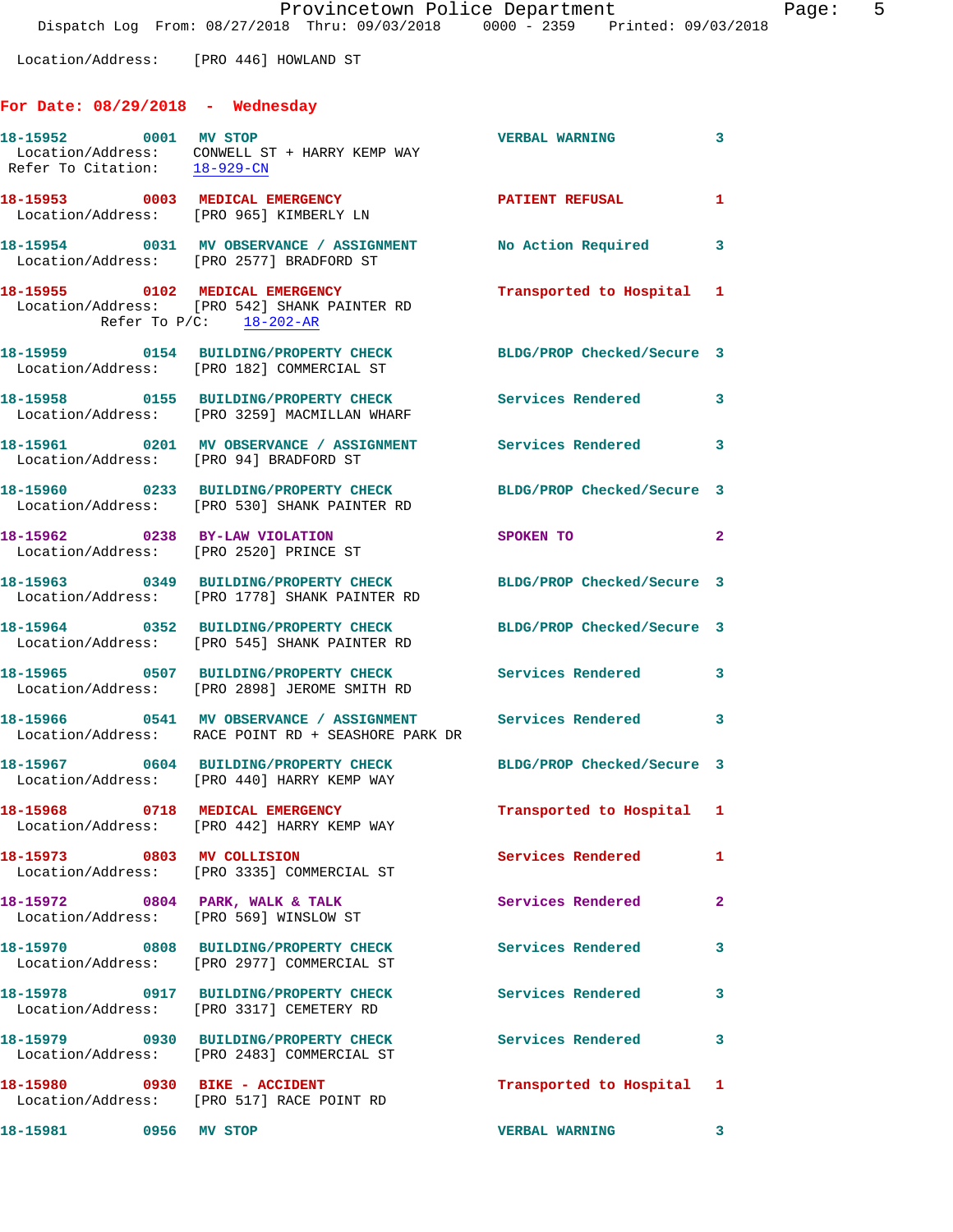Location/Address: [PRO 2513] ROUTE 6 Refer To Citation: 18-930-CN

18-15983 1020 MV OBSERVANCE / ASSIGNMENT Services Rendered 3 Location/Address: [PRO 4048] ROUTE 6 **18-15984 1023 MV COMPLAINT Services Rendered 2**  Location/Address: [PRO 2489] BRADFORD ST **18-15985 1048 BUILDING/PROPERTY CHECK Services Rendered 3**  Location/Address: [PRO 3430] COMMERCIAL ST **18-15990 1115 LARCENY / FORGERY / FRAUD Investigated 2**  Location/Address: [PRO 3430] COMMERCIAL ST **18-15987 1130 BUILDING/PROPERTY CHECK Services Rendered 3**  Location/Address: [PRO 2483] COMMERCIAL ST **18-15989 1156 BY-LAW VIOLATION Could Not Locate 2**  Location/Address: [PRO 106] COMMERCIAL ST **18-15991 1241 FOLLOW UP Services Rendered 2**  Location/Address: [PRO 542] SHANK PAINTER RD 18-15992 1329 LOST PROPERTY **18-16-16-20 Services Rendered** 3 Location/Address: [PRO 132] COMMERCIAL ST **18-15993 1439 MV COLLISION Services Rendered 1**  Location/Address: [PRO 539] SHANK PAINTER RD **18-15994 1508 MEDICAL EMERGENCY Transported to Hospital 1**  Location/Address: [PRO 1161] WINSLOW ST **18-15996 1602 MV OBSERVANCE / ASSIGNMENT Services Rendered 3**  Location/Address: [PRO 537] SHANK PAINTER RD **18-15998 1604 PARKING COMPLAINT Services Rendered 3**  Location/Address: [PRO 2539] RYDER ST EXT **18-15997 1611 MV OBSERVANCE / ASSIGNMENT Services Rendered 3**  Location/Address: RACE POINT RD + SEASHORE PARK DR 18-15999 1637 PARK, WALK & TALK **Services Rendered** 2 Location/Address: [PRO 105] COMMERCIAL ST **18-16001 1703 MV DISABLED Services Rendered 2**  Location/Address: PROVINCELANDS RD + RACE POINT RD **18-16002 1802 BIKE - ACCIDENT Transported to Hospital 1**  Location/Address: [PRO 3767] BRADFORD ST **18-16003 1828 SERVE SUMMONS Could Not Locate 3**  Location/Address: [PRO 1204] COMMERCIAL ST **18-16004 1849 MEDICAL EMERGENCY Services Rendered 1**  Location/Address: [PRO 595] BRADFORD ST 18-16005 1851 MEDICAL EMERGENCY Services Rendered 1 Location/Address: STANDISH AVE **18-16006 1911 LOST PROPERTY Services Rendered 3**  Location/Address: [PRO 3296] SHANK PAINTER RD **18-16007 1953 BUILDING/PROPERTY CHECK BLDG/PROP Checked/Secure 3**  Location/Address: [PRO 3033] COMMERCIAL ST **18-16008 2022 BUILDING/PROPERTY CHECK BLDG/PROP Checked/Secure 3**  Location/Address: [PRO 488] MAYFLOWER ST **18-16009 2022 BUILDING/PROPERTY CHECK BLDG/PROP Checked/Secure 3**  Location/Address: [PRO 4080] RYDER ST EXT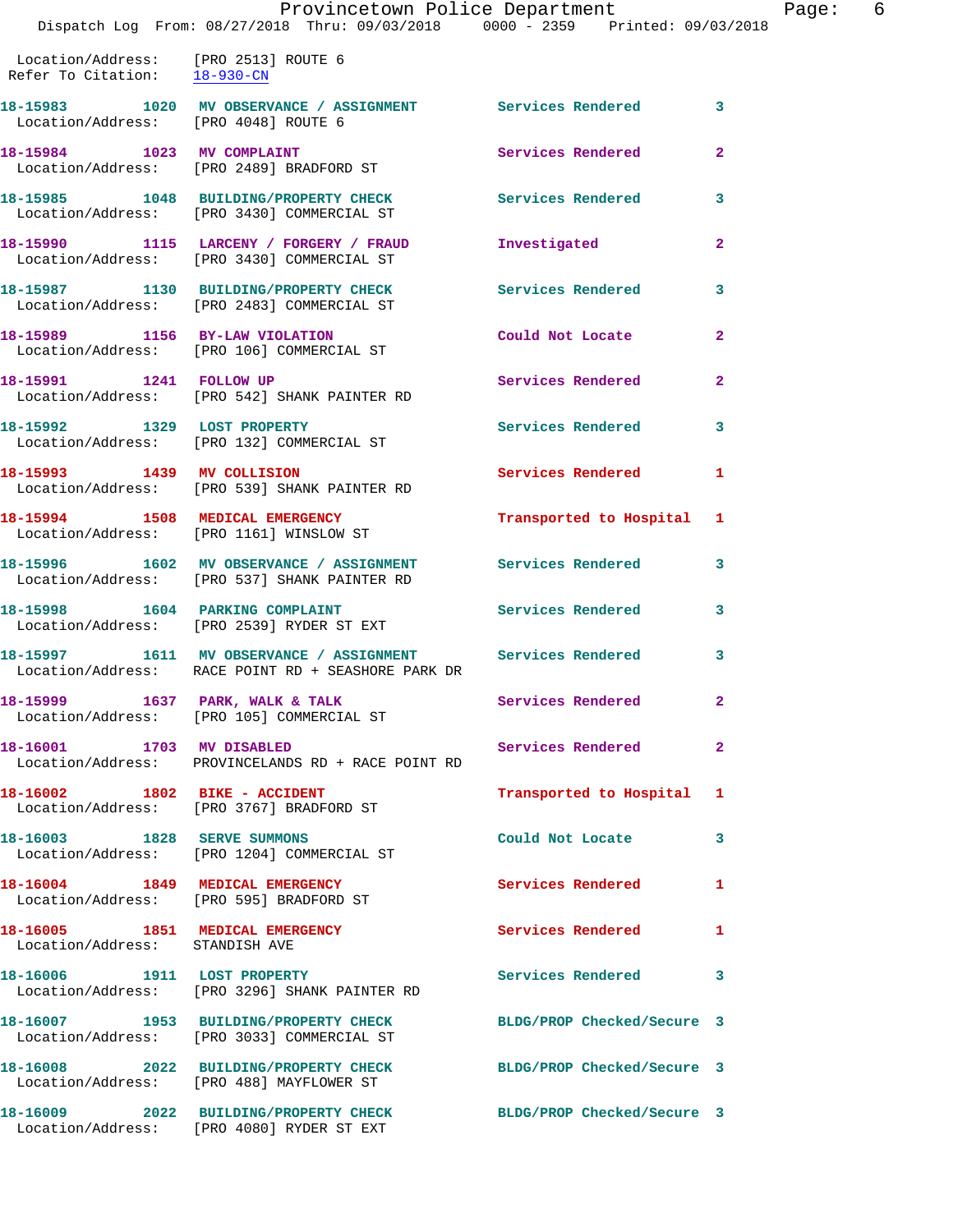|                                                                     | 18-16010  2022 BUILDING/PROPERTY CHECK<br>Location/Address: [PRO 526] RYDER ST EXT | BLDG/PROP Checked/Secure 3 |                |
|---------------------------------------------------------------------|------------------------------------------------------------------------------------|----------------------------|----------------|
| 18-16011 2054 NOISE COMPLAINT<br>Location/Address: [PRO 2] ALDEN ST |                                                                                    | SPOKEN TO                  | 3              |
| 18-16013 2126 PARK, WALK & TALK                                     | Location/Address: [PRO 433] RYDER ST EXT                                           | Services Rendered          | $\overline{2}$ |
| 18-16012 2138 BAR CHECK                                             | Location/Address: [PRO 208] COMMERCIAL ST                                          | Services Rendered          | $\mathbf{2}$   |
|                                                                     | 18-16015  2225  SUSPICIOUS ACTIVITY<br>Location/Address: [PRO 3188] MEADOW RD      | Services Rendered          | $\mathbf{2}$   |
| 18-16017 2245 MV DISABLED                                           | Location/Address: [PRO 2499] RACE POINT RD                                         | Services Rendered          | $\mathbf{2}$   |
| 18-16018 2325                                                       | <b>MEDICAL EMERGENCY</b><br>Location/Address: [PRO 63] BRADFORD ST EXT             | Transported to Hospital 1  |                |

**18-16019 2354 MV STOP VERBAL WARNING 3**  Location/Address: [PRO 3296] SHANK PAINTER RD Refer To Citation: 18-931-CN

## **For Date: 08/30/2018 - Thursday**

| 18-16020 0013 MV STOP<br>Location/Address: ROUTE 6 + HOWLAND ST<br>Refer To Citation: 18-932-CN |                                                                                        | <b>VERBAL WARNING</b>      | 3              |
|-------------------------------------------------------------------------------------------------|----------------------------------------------------------------------------------------|----------------------------|----------------|
| 18-16021 0024 HAZARDS<br>Location/Address: COMMERCIAL ST                                        |                                                                                        | Services Rendered          | $\overline{2}$ |
|                                                                                                 | 18-16022 0035 PARK, WALK & TALK<br>Location/Address: [PRO 3870] COMMERCIAL ST          | No Action Required         | $\overline{2}$ |
|                                                                                                 | 18-16023 0044 MV OBSERVANCE / ASSIGNMENT<br>Location/Address: HOWLAND ST + BRADFORD ST | <b>Services Rendered</b>   | 3              |
| 18-16024 0048 ALARM - FIRE                                                                      | Location/Address: [PRO 597] COMMERCIAL ST                                              | <b>False Alarm</b>         | 1              |
|                                                                                                 | 18-16025 0050 BUILDING/PROPERTY CHECK<br>Location/Address: [PRO 3033] COMMERCIAL ST    | BLDG/PROP Checked/Secure 3 |                |
| Location/Address: [PRO 3188] MEADOW RD                                                          | 18-16026 0104 BUILDING/PROPERTY CHECK                                                  | BLDG/PROP Checked/Secure 3 |                |
| 18-16027 0110 MV STOP                                                                           | Location/Address: [PRO 3004] BRADFORD ST<br>Refer To Citation: 18-933-CN               | <b>VERBAL WARNING</b>      | 3              |
| 18-16028 0118 MV STOP<br>Location/Address: ROUTE 6<br>Refer To Citation: 18-934-CM              |                                                                                        | <b>VERBAL WARNING</b>      | 3              |
| Location/Address: CONWELL ST + ROUTE 6                                                          | 18-16029 0129 MV OBSERVANCE / ASSIGNMENT Services Rendered                             |                            | 3              |
| 18-16030 0133 MV STOP<br>Location/Address: ROUTE 6 + HOWLAND ST<br>Refer To Citation: 18-935-CN |                                                                                        | <b>VERBAL WARNING</b>      | 3              |
|                                                                                                 | 18-16031 0224 BUILDING/PROPERTY CHECK<br>Location/Address: [PRO 3259] MACMILLAN WHARF  | BLDG/PROP Checked/Secure 3 |                |
|                                                                                                 | 18-16032 0230 BUILDING/PROPERTY CHECK<br>Location/Address: [PRO 2540] RACE POINT RD    | Services Rendered 3        |                |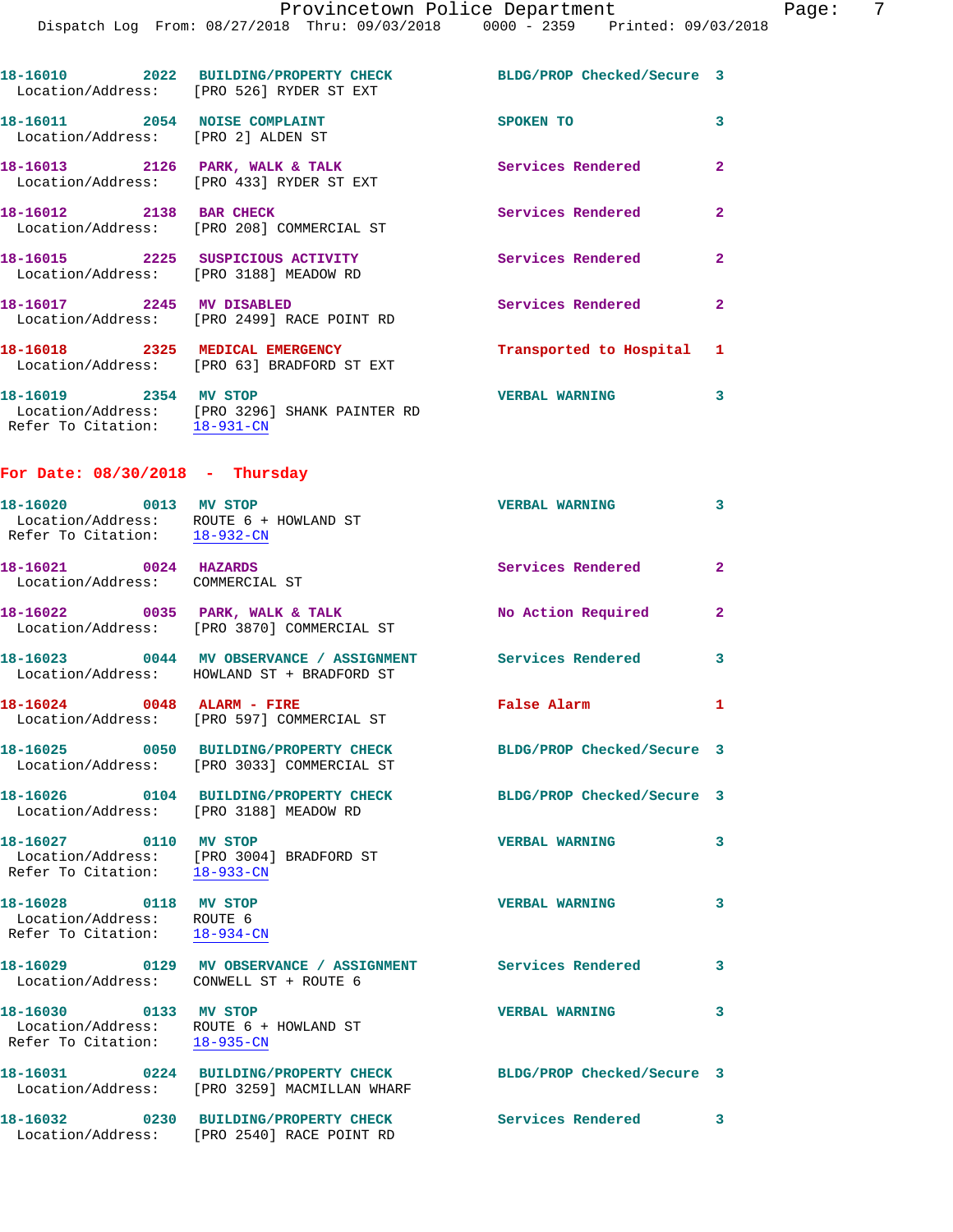Dispatch Log From: 08/27/2018 Thru: 09/03/2018 0000 - 2359 Printed: 09/03/2018

| Location/Address: ROUTE 6                                                             | 18-16034 0538 MV OBSERVANCE / ASSIGNMENT Services Rendered                            |                            | 3            |
|---------------------------------------------------------------------------------------|---------------------------------------------------------------------------------------|----------------------------|--------------|
|                                                                                       | 18-16035 0544 BUILDING/PROPERTY CHECK<br>Location/Address: [PRO 2898] JEROME SMITH RD | BLDG/PROP Checked/Secure 3 |              |
| 18-16038 0734 MV STOP<br>Location/Address: HENSCHE LN<br>Refer To Citation: 18-936-CN |                                                                                       | <b>VERBAL WARNING</b>      | 3            |
|                                                                                       | 18-16039 0809 BY-LAW VIOLATION<br>Location/Address: [PRO 75] CAPTAIN BERTIES WAY      | Citation / Warning Issue 2 |              |
|                                                                                       | 18-16042 0846 MEDICAL EMERGENCY<br>Location/Address: [PRO 1157] WINSLOW ST            | Transported to Hospital    | 1            |
|                                                                                       | 18-16041 0847 PARK, WALK & TALK<br>Location/Address: [PRO 105] COMMERCIAL ST          | Services Rendered          | $\mathbf{2}$ |
|                                                                                       | 18-16043 0905 MV COMPLAINT<br>Location/Address: [PRO 433] RYDER ST EXT                | <b>Vehicle Towed</b>       | $\mathbf{2}$ |
|                                                                                       | 18-16044 0925 BUILDING/PROPERTY CHECK<br>Location/Address: [PRO 3318] CEMETERY RD     | BLDG/PROP Checked/Secure 3 |              |
|                                                                                       | 18-16045 0926 BUILDING/PROPERTY CHECK<br>Location/Address: [PRO 3318] CEMETERY RD     | BLDG/PROP Checked/Secure 3 |              |
| 18-16046 0947 ANIMAL CALL                                                             | Location/Address: [PRO 376] COMMERCIAL ST                                             | Services Rendered          | $\mathbf{2}$ |
|                                                                                       | 18-16047 0958 BUILDING/PROPERTY CHECK<br>Location/Address: [PRO 2483] COMMERCIAL ST   | Services Rendered          | 3            |
|                                                                                       | 18-16048 1007 ANNOYING PHONE CALLS<br>Location/Address: [PRO 781] CAPTAIN BERTIES WAY | Services Rendered          | 3            |
| 18-16049 1032 MISSING PERSON                                                          | Location/Address: [PRO 2543] MACMILLAN WHARF                                          | Services Rendered          | 1            |
| 18-16050 1055 FOLLOW UP<br>Location/Address: [PRO 1269] ALDEN ST                      |                                                                                       | Services Rendered          | 2            |
| 18-16051 1104 ASSIST CITIZEN<br>Location/Address: [PRO 437] FREEMAN ST                |                                                                                       | Services Rendered          | 3            |
| 1127 ANIMAL CALL<br>18-16052<br>Location/Address: [PRO 2100] SMALLS CT                |                                                                                       | Services Rendered          | 2            |
|                                                                                       | 18-16054 1149 ANIMAL CALL<br>Location/Address: [PRO 3296] SHANK PAINTER RD            | <b>Services Rendered</b>   | 2            |
| 18-16056 1150 ANIMAL CALL                                                             | Location/Address: [PRO 350] COMMERCIAL ST                                             | Services Rendered          | 2            |
| Location/Address: [PRO 439] GOSNOLD ST                                                |                                                                                       | Services Rendered          | 3            |
| 18-16057 1158 ANIMAL CALL                                                             | Location/Address: [PRO 440] HARRY KEMP WAY                                            | Services Rendered          | 2            |
| 18-16055 1159 VANDALISM                                                               | Location/Address: [PRO 808] COMMERCIAL ST                                             | Services Rendered          | 3            |
| 18-16058 1218 ANIMAL CALL                                                             | Location/Address: [PRO 3359] HARRY KEMP WAY                                           | Services Rendered          | $\mathbf{2}$ |
|                                                                                       | 18-16059 1221 SUSPICIOUS ACTIVITY<br>Location/Address: [PRO 2935] COMMERCIAL ST       | Services Rendered          | $\mathbf{2}$ |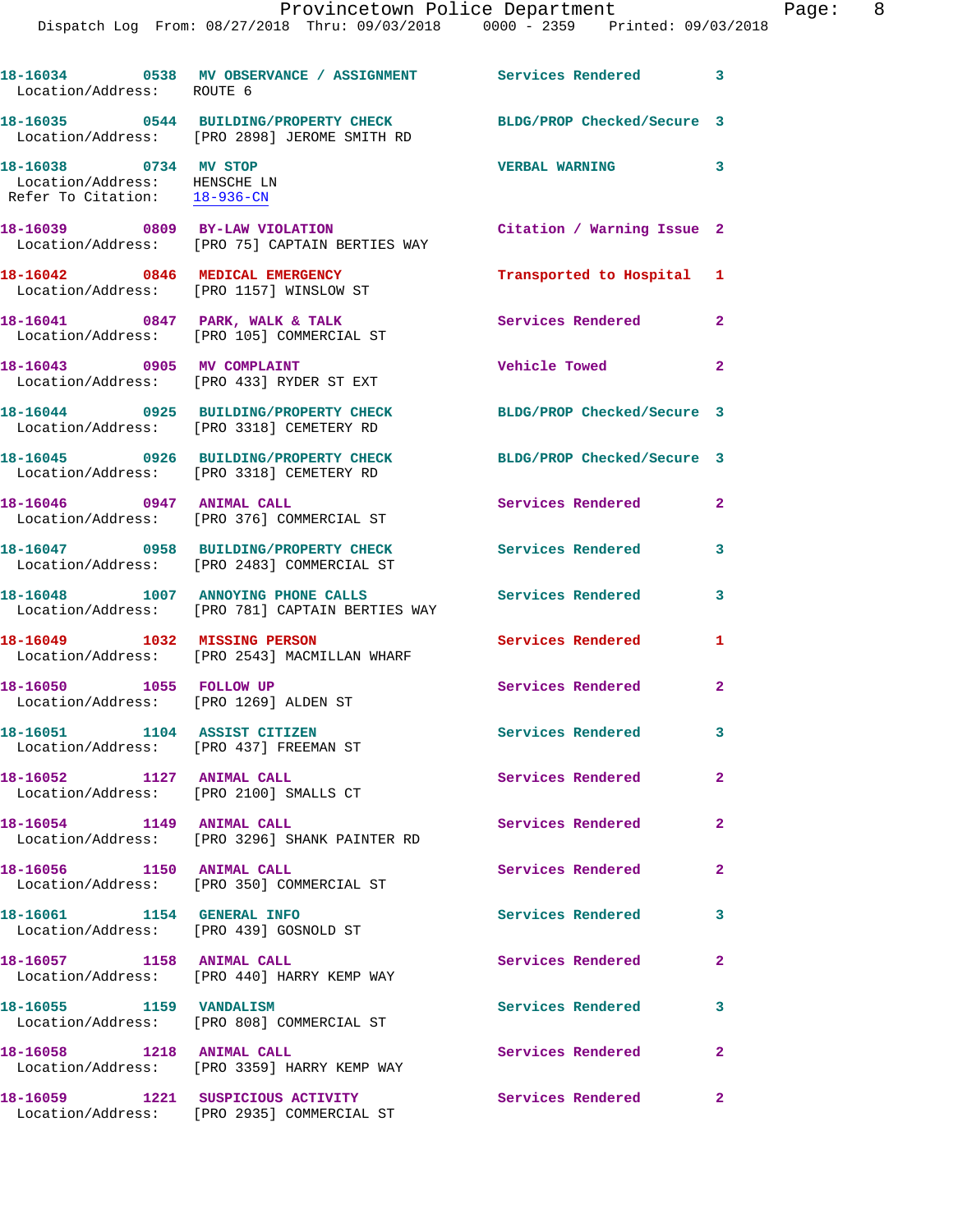18-16065 1313 SUSPICIOUS ACTIVITY **18-16065** Services Rendered 2

 Location/Address: [PRO 1296] BRADFORD ST 18-16066 1331 ANNOYING PHONE CALLS **18-1606** Services Rendered 3 Location/Address: [PRO 1387] JEROME SMITH RD **18-16067 1404 ANNOYING PHONE CALLS Services Rendered 3**  Location/Address: [PRO 1662] PEARL ST **18-16068 1418 BUILDING/PROPERTY CHECK BLDG/PROP Checked/Secure 3**  Location/Address: [PRO 2300] CENTER ST **18-16069 1420 ANNOYING PHONE CALLS Services Rendered 3**  Location/Address: HENSCHE LN **18-16072 1440 LOST PROPERTY Services Rendered 3**  Location/Address: SHANK PAINTER RD **18-16071 1451 MV STOP VERBAL WARNING 3**  Location/Address: [PRO 272] COMMERCIAL ST **18-16073 1521 SERVICE CALL - POLICE Services Rendered 3**  Location/Address: [PRO 542] SHANK PAINTER RD **18-16074 1602 BUILDING/PROPERTY CHECK BLDG/PROP Checked/Secure 3**  Location/Address: [PRO 3259] MACMILLAN WHARF **18-16075 1609 MV STOP VERBAL WARNING 3**  Location/Address: [PRO 106] COMMERCIAL ST Refer To Citation: 18-937-CN **18-16076 1621 TRAFFIC CONTROL Services Rendered 3**  Location: [PRO 3431] LOPES SQUARE **18-16077 1622 PARK, WALK & TALK Services Rendered 2**  Location/Address: [PRO 105] COMMERCIAL ST **18-16079 1637 LOST PROPERTY Services Rendered 3**  Location/Address: [PRO 542] SHANK PAINTER RD **18-16080 1701 SERVE SUMMONS Could Not Locate 3**  Location/Address: [PRO 1204] COMMERCIAL ST **18-16081 1744 MEDICAL EMERGENCY Transported to Hospital 1**  Location/Address: [PRO 440] HARRY KEMP WAY **18-16083 1803 ASSIST DEPARTMENT / MUTUAL AID Services Rendered 3**  Location/Address: [PRO 2490] PROVINCELANDS RD

**18-16082 1812 MV OBSERVANCE / ASSIGNMENT Services Rendered 3**  Location/Address: [PRO 3440] ROUTE 6 **18-16084 1812 MEDICAL EMERGENCY Services Rendered 1**  Location/Address: [PRO 442] HARRY KEMP WAY **18-16085 1828 MEDICAL EMERGENCY Transported to Hospital 1**  Location/Address: [PRO 253] COMMERCIAL ST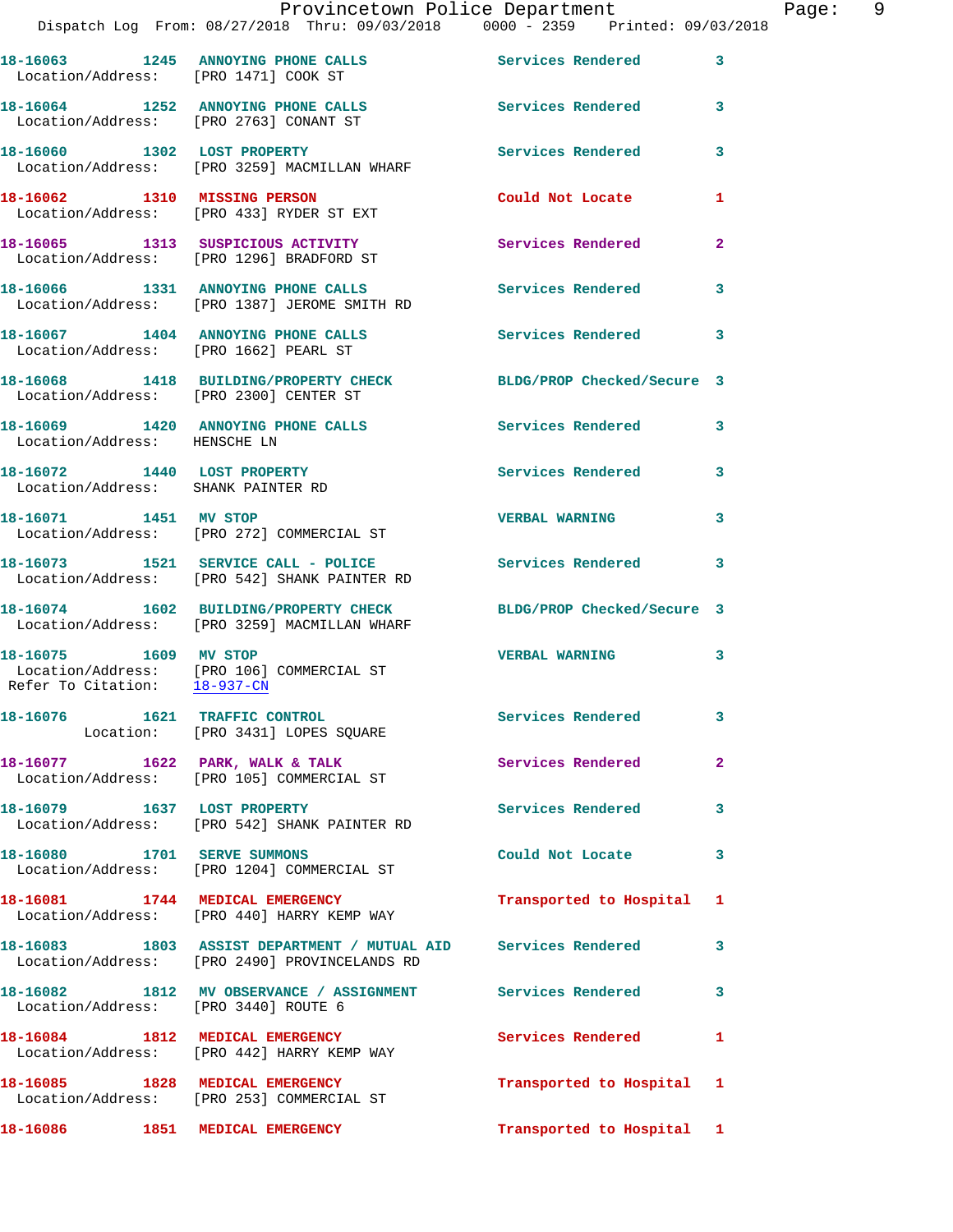|                                                                 | Provincetown Police Department<br>Dispatch Log From: 08/27/2018 Thru: 09/03/2018 0000 - 2359 Printed: 09/03/2018 |                            |                |
|-----------------------------------------------------------------|------------------------------------------------------------------------------------------------------------------|----------------------------|----------------|
| Location/Address: [PRO 701] BAKER AVE                           |                                                                                                                  |                            |                |
|                                                                 | 18-16088 1907 ANIMAL CALL<br>Location/Address: [PRO 2645] SHANK PAINTER RD                                       | Services Rendered          | $\overline{2}$ |
|                                                                 | 18-16091 1947 LARCENY / FORGERY / FRAUD Services Rendered<br>Location/Address: [PRO 2490] PROVINCELANDS RD       |                            | $\mathbf{2}$   |
| 18-16094 2002 FOLLOW UP<br>Location/Address: [PRO 80] CARVER ST |                                                                                                                  | Could Not Locate           | $\overline{a}$ |
| 18-16101 2129 MV DISABLED<br>Location/Address: RYDER ST EXT     |                                                                                                                  | Services Rendered          | $\mathbf{2}$   |
| 18-16106 2203 MV STOP<br>Refer To Citation: 18-938-CN           | Location: [PRO 3672] TOWN LINE                                                                                   | <b>VERBAL WARNING</b>      | 3              |
| 18-16107 2211 FOLLOW UP                                         | Location/Address: [PRO 80] CARVER ST                                                                             | Could Not Locate           | $\overline{2}$ |
|                                                                 | 18-16108 2219 BUILDING/PROPERTY CHECK BLDG/PROP Checked/Secure 3<br>Location/Address: [PRO 3033] COMMERCIAL ST   |                            |                |
|                                                                 | 18-16109 2219 BUILDING/PROPERTY CHECK<br>Location/Address: [PRO 182] COMMERCIAL ST                               | BLDG/PROP Checked/Secure 3 |                |
| 18-16113 2337 MV STOP<br>Refer To Citation: 18-939-CN           | Location/Address: BRADFORD ST + CONWELL ST                                                                       | <b>VERBAL WARNING</b>      | 3              |
|                                                                 | 18-16114 2340 MEDICAL EMERGENCY<br>Location/Address: [PRO 2645] SHANK PAINTER RD                                 | Transported to Hospital 1  |                |
|                                                                 | 18-16115 2354 BUILDING/PROPERTY CHECK BLDG/PROP Checked/Secure 3<br>Location/Address: [PRO 3033] COMMERCIAL ST   |                            |                |
| For Date: $08/31/2018$ - Friday                                 |                                                                                                                  |                            |                |
|                                                                 | 18-16116 0004 BUILDING/PROPERTY CHECK BLDG/PROP Checked/Secure 3<br>Location/Address: [PRO 182] COMMERCIAL ST    |                            |                |
|                                                                 | 18-16118 0014 MV OBSERVANCE / ASSIGNMENT<br>Location/Address: BRADFORD ST + STANDISH ST                          | No Action Required         | 3              |
|                                                                 | 18-16117 0016 MV OBSERVANCE / ASSIGNMENT<br>Location/Address: HOWLAND ST + BRADFORD ST                           | No Action Required         | 3              |
| Refer To Citation: 18-940-CN                                    | 18-16119 0016 MV STOP<br>Location/Address: [PRO 31] BRADFORD ST                                                  | <b>VERBAL WARNING</b>      | 3              |
|                                                                 | 18-16120 0021 ASSIST CITIZEN<br>Location/Address: STANDISH ST + BRADFORD ST                                      | Unfounded                  | 3              |
| 18-16121 0028 MV STOP<br>Refer To Citation: 18-941-CN           | Location/Address: [PRO 3689] BRADFORD ST                                                                         | <b>VERBAL WARNING</b>      | 3              |
| 18-16122 0037 MV STOP<br>Location/Address: CENTER ST            | Refer To Arrest: 18-206-AR                                                                                       | Arrest(s) Made             | 3              |
|                                                                 | 18-16123 0204 BUILDING/PROPERTY CHECK BLDG/PROP Checked/Secure 3<br>Location/Address: [PRO 3259] MACMILLAN WHARF |                            |                |
|                                                                 | 18-16124 0333 SUSPICIOUS ACTIVITY<br>Location/Address: [PRO 154] COMMERCIAL ST                                   | Unfounded                  | 2              |
| 18-16127 0548 PARK, WALK & TALK                                 |                                                                                                                  | <b>Services Rendered</b>   | $\mathbf{2}$   |

Page: 10<br>8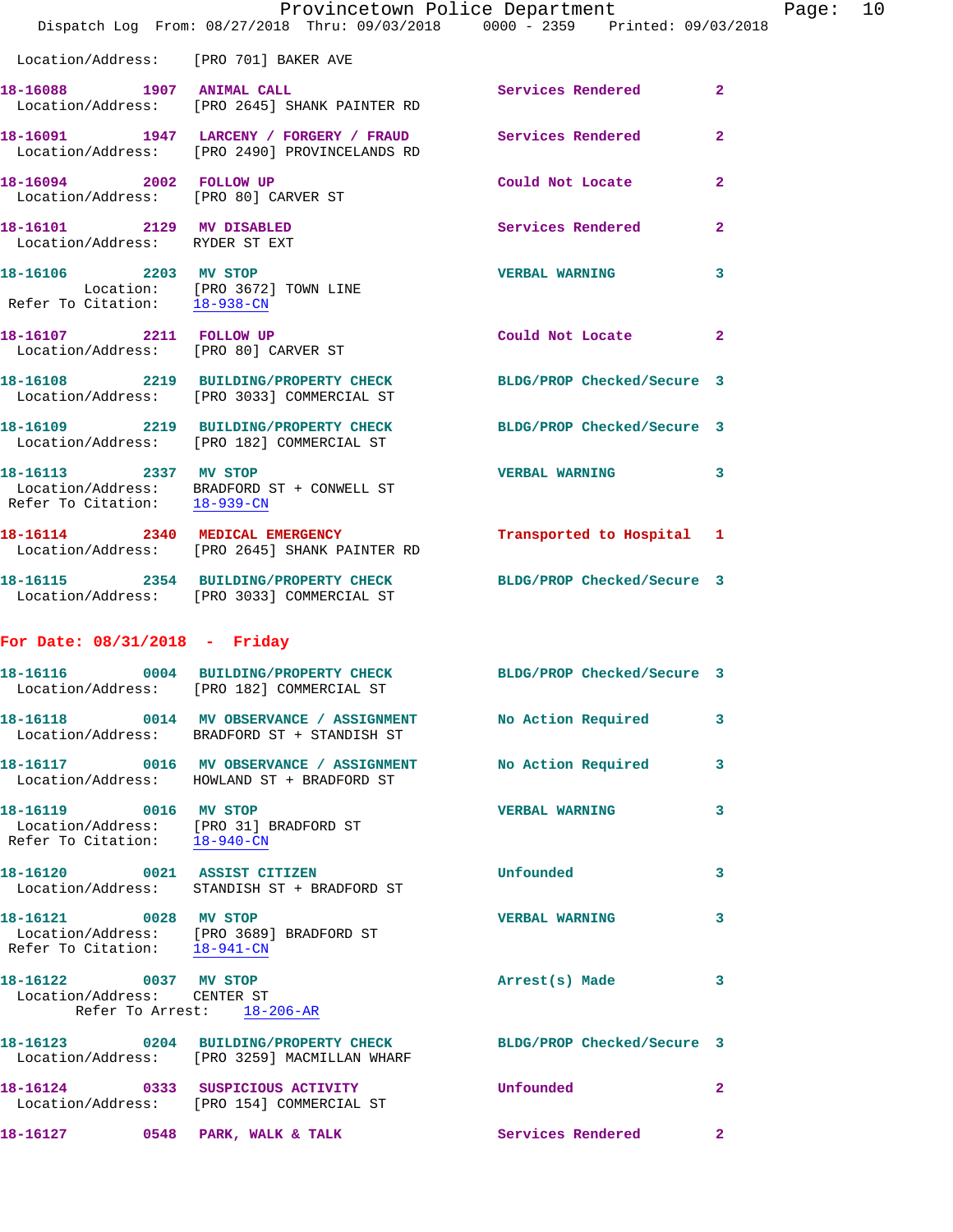| Location/Address: COMMERCIAL ST                                 |                                                                                       |                            |                          |
|-----------------------------------------------------------------|---------------------------------------------------------------------------------------|----------------------------|--------------------------|
|                                                                 | 18-16126 0551 MEDICAL EMERGENCY<br>Location/Address: [PRO 3222] ALDEN ST              | Transported to Hospital 1  |                          |
| 18-16128 0759 MV STOP<br>Refer To Citation: 18-942-CN           | Location/Address: ROUTE 6 + CONWELL ST                                                | <b>VERBAL WARNING</b>      | $\mathbf{3}$             |
|                                                                 | 18-16129 0811 BUILDING/PROPERTY CHECK<br>Location/Address: [PRO 2483] COMMERCIAL ST   | Services Rendered          | $\overline{\phantom{a}}$ |
| 18-16131 0844 FOLLOW UP<br>Location/Address: [PRO 80] CARVER ST |                                                                                       | No Action Required         | $\mathbf{2}$             |
| 18-16132 0846 MV DISABLED                                       | Location/Address: ROUTE 6 + SHANK PAINTER RD                                          | SPOKEN TO                  | $\overline{2}$           |
|                                                                 | 18-16130 0854 BUILDING/PROPERTY CHECK<br>Location/Address: [PRO 447] JEROME SMITH RD  | BLDG/PROP Checked/Secure 3 |                          |
|                                                                 | 18-16133 0909 LARCENY / FORGERY / FRAUD<br>Location/Address: [PRO 3743] COMMERCIAL ST | SPOKEN TO                  | $\mathbf{2}$             |
|                                                                 | 18-16135 0916 MEDICAL EMERGENCY<br>Location/Address: [PRO 2184] NELSON AVE            | PATIENT REFUSAL            | 1                        |
|                                                                 | 18-16134 0920 PARK, WALK & TALK<br>Location/Address: [PRO 105] COMMERCIAL ST          | Services Rendered          | $\overline{2}$           |
| 18-16136 0924 BIKE - GENERAL<br>Location/Address: BANGS ST      |                                                                                       | <b>GONE ON ARRIVAL</b>     | $\mathbf{2}$             |
| 18-16137 0938 FOLLOW UP                                         | Location/Address: [PRO 3973] BRADFORD ST                                              | <b>FOLLOW UP</b>           | $\mathbf{2}$             |
| Location/Address: [PRO 3287] ROUTE 6                            | 18-16140 1048 BUILDING/PROPERTY CHECK                                                 | BLDG/PROP Checked/Secure 3 |                          |
|                                                                 | 18-16141 1059 PARK, WALK & TALK<br>Location/Address: [PRO 2483] COMMERCIAL ST         | BLDG/PROP Checked/Secure 2 |                          |
|                                                                 | 18-16142 1117 BUILDING/PROPERTY CHECK<br>Location/Address: [PRO 2500] COMMERCIAL ST   | BLDG/PROP Checked/Secure 3 |                          |
|                                                                 | 18-16143 1121 PARKING COMPLAINT<br>Location/Address: [PRO 99] COMMERCIAL ST           | Unfounded                  | $\mathbf{3}$             |
|                                                                 | 18-16146   1143   LANDLORD / TENANT<br>Location/Address: [PRO 3128] CONWELL ST        | SPOKEN TO                  | $\mathbf{2}$             |
|                                                                 | 18-16149 1220 SUSPICIOUS ACTIVITY<br>Location/Address: HOWLAND ST + BRADFORD ST       | Services Rendered          | $\mathbf{2}$             |
|                                                                 | 18-16150 1242 MEDICAL EMERGENCY<br>Location/Address: [PRO 483] MACMILLAN WHARF        | PATIENT REFUSAL            | $\mathbf{1}$             |
|                                                                 | 18-16152 1302 SERVICE CALL - POLICE<br>Location/Address: [PRO 542] SHANK PAINTER RD   | Transferred Custody        | $\mathbf{3}$             |
|                                                                 | 18-16158 1421 MEDICAL EMERGENCY<br>Location/Address: [PRO 483] MACMILLAN WHARF        | Services Rendered          | $\mathbf{1}$             |
| 18-16161    1613    911 - GENERAL                               | Location/Address: [PRO 105] COMMERCIAL ST                                             | Services Rendered 1        |                          |
|                                                                 | 18-16162 1616 PARKING COMPLAINT<br>Location/Address: [PRO 2273] WINTHROP ST           | Citation / Warning Issue 3 |                          |
| 18-16163 1633 MV STOP<br>Location/Address: BRADFORD ST          |                                                                                       | <b>VERBAL WARNING</b>      | 3                        |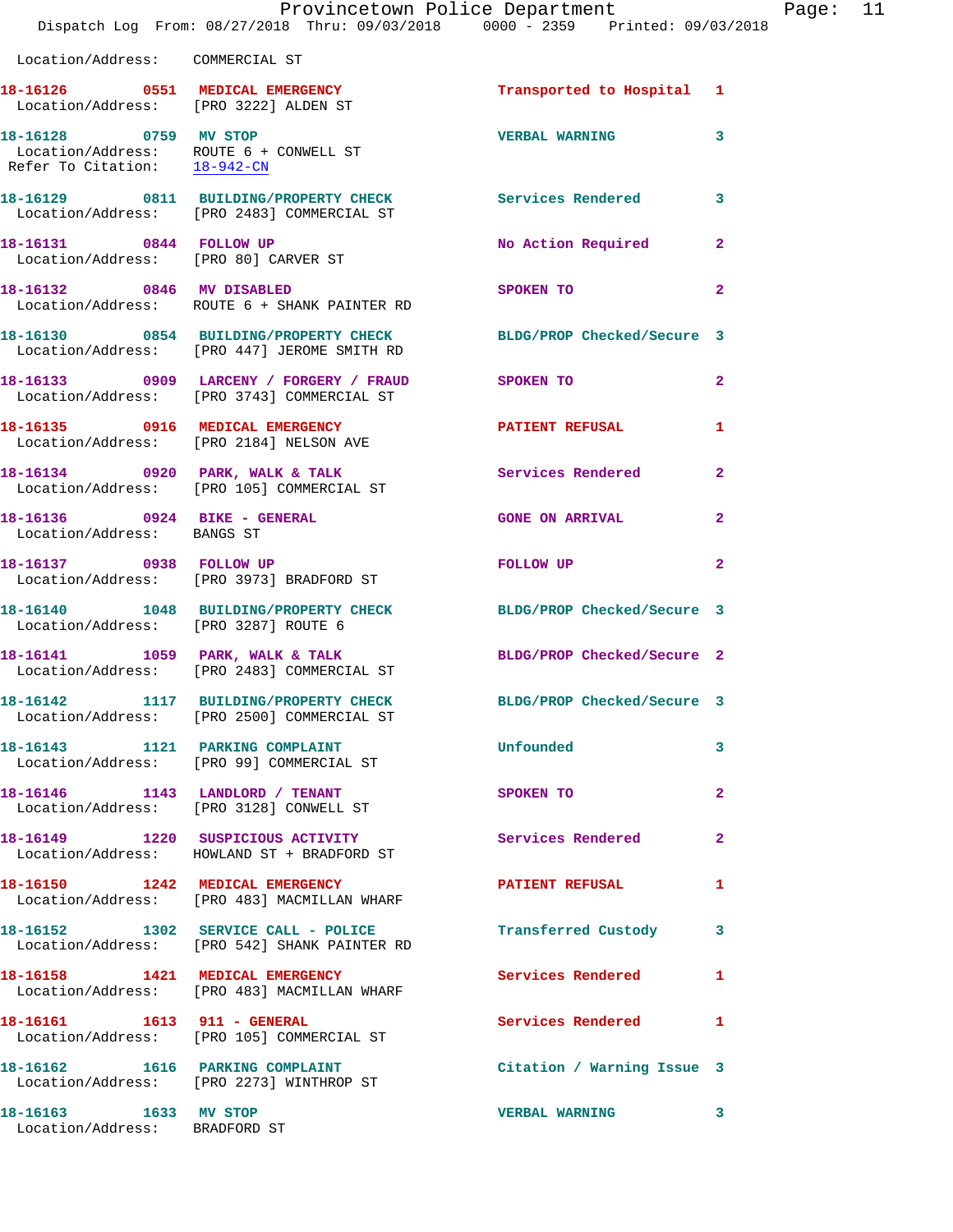|                                                                                               | Dispatch Log From: 08/27/2018 Thru: 09/03/2018 0000 - 2359 Printed: 09/03/2018                                 | Provincetown Police Department | Page: 12     |
|-----------------------------------------------------------------------------------------------|----------------------------------------------------------------------------------------------------------------|--------------------------------|--------------|
| Refer To Citation: 18-943-CN                                                                  |                                                                                                                |                                |              |
|                                                                                               | 18-16164   1634   FOLLOW UP<br>Location/Address: [PRO 2535] COMMERCIAL ST                                      | Services Rendered 2            |              |
|                                                                                               | 18-16165 1637 MEDICAL EMERGENCY<br>Location/Address: [PRO 440] HARRY KEMP WAY                                  | Transported to Hospital 1      |              |
|                                                                                               | 18-16166 1649 SERVICE CALL - POLICE 1991 Services Rendered 3<br>Location/Address: [PRO 1892] SHANK PAINTER RD  |                                |              |
|                                                                                               | 18-16167 1704 MV OBSERVANCE / ASSIGNMENT Services Rendered<br>Location/Address: COMMERCIAL ST + SNAIL RD       |                                | 3            |
|                                                                                               | 18-16168 1709 MEDICAL EMERGENCY<br>Location/Address: [PRO 1892] SHANK PAINTER RD                               | Services Rendered              | $\mathbf{1}$ |
| 18-16169 1710 ANIMAL CALL<br>Location/Address: COMMERCIAL ST                                  |                                                                                                                | Services Rendered              | $\mathbf{2}$ |
|                                                                                               | 18-16171 1727 PARKING COMPLAINT<br>Location/Address: [PRO 2206] PILGRIMS LANDING                               | Citation / Warning Issue 3     |              |
|                                                                                               | 18-16172 1806 GENERAL INFO<br>Location/Address: [PRO 3430] COMMERCIAL ST                                       | Services Rendered 3            |              |
| 18-16173 1815 ASSIST CITIZEN                                                                  | Location/Address: WINSLOW ST + HIGH POLE HILL                                                                  | Services Rendered              | 3            |
|                                                                                               | 18-16174 1826 MV OBSERVANCE / ASSIGNMENT<br>Location/Address: [PRO 3296] SHANK PAINTER RD                      | Services Rendered 3            |              |
| 18-16175 1849 MEDICAL EMERGENCY<br>Location/Address: [PRO 3222] ALDEN ST                      |                                                                                                                | Services Rendered              | 1            |
|                                                                                               | 18-16177 1923 BUILDING/PROPERTY CHECK BLDG/PROP Checked/Secure 3<br>Location/Address: [PRO 3033] COMMERCIAL ST |                                |              |
|                                                                                               | 18-16178 1947 BUILDING/PROPERTY CHECK BLDG/PROP Checked/Secure 3<br>Location/Address: [PRO 2500] COMMERCIAL ST |                                |              |
| 18-16179 1949 MV STOP<br>Refer To Citation: T1244568                                          | Location/Address: [PRO 2577] BRADFORD ST                                                                       | Citation / Warning Issue 3     |              |
| Location/Address: [PRO 94] BRADFORD ST                                                        | 18-16180 1956 BUILDING/PROPERTY CHECK BLDG/PROP Checked/Secure 3                                               |                                |              |
|                                                                                               | 18-16181 2011 BUILDING/PROPERTY CHECK<br>Location/Address: [PRO 2481] TREMONT ST                               | BLDG/PROP Checked/Secure 3     |              |
| 18-16182 2025 MV STOP<br>Location/Address: [PRO 2479] ROUTE 6<br>Refer To Citation: 18-944-CN |                                                                                                                | <b>VERBAL WARNING</b>          | 3            |
|                                                                                               | 18-16184 2046 BUILDING/PROPERTY CHECK<br>Location/Address: [PRO 3259] MACMILLAN WHARF                          | Services Rendered              | 3            |
| 18-16186 2105 GENERAL INFO<br>Location/Address: RYDER ST                                      |                                                                                                                | Services Rendered              | 3            |
|                                                                                               | 18-16187 2107 BUILDING/PROPERTY CHECK<br>Location/Address: [PRO 444] HIGH POLE HILL                            | BLDG/PROP Checked/Secure 3     |              |
|                                                                                               | 18-16188 2119 MEDICAL EMERGENCY<br>Location/Address: [PRO 2169] COMMERCIAL ST                                  | Transported to Hospital 1      |              |
|                                                                                               | 18-16190 2202 BUILDING/PROPERTY CHECK                                                                          | BLDG/PROP Checked/Secure 3     |              |

Location/Address: [PRO 526] RYDER ST EXT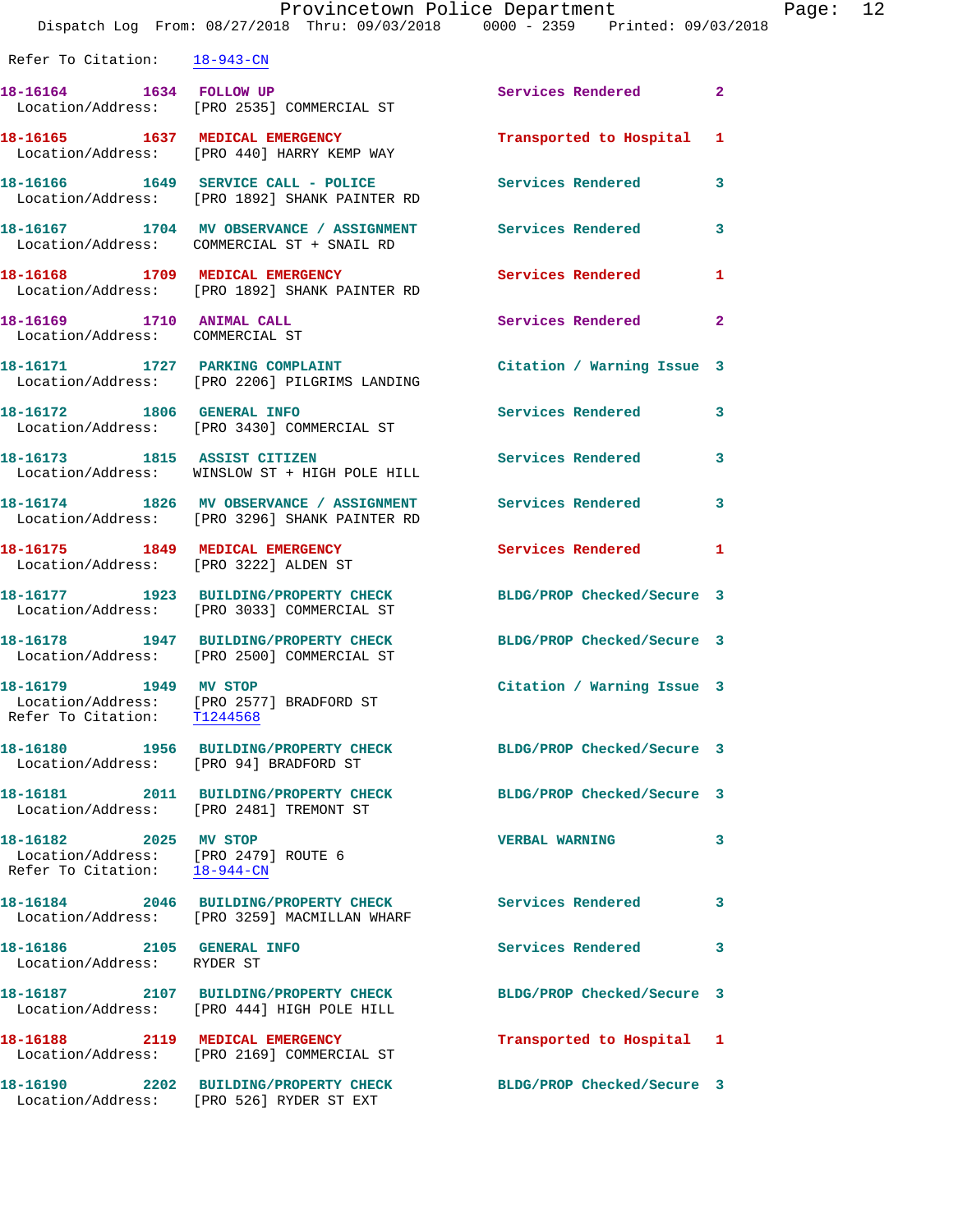**18-16196 0008 SERVICE CALL - POLICE Services Rendered 3** 

Location/Address: COMMERCIAL ST

Location/Address: COMMERCIAL ST

|                                                                           | 18-16197 0028 PARK, WALK & TALK<br>Location/Address: [PRO 3870] COMMERCIAL ST                               | Services Rendered 2        |              |
|---------------------------------------------------------------------------|-------------------------------------------------------------------------------------------------------------|----------------------------|--------------|
|                                                                           | 18-16198 0041 MV OBSERVANCE / ASSIGNMENT No Action Required 3<br>Location/Address: BRADFORD ST + HOWLAND ST |                            |              |
| 18-16199 0104 MV STOP<br>Refer To Citation: 18-945-CN                     | Location/Address: [PRO 861] COMMERCIAL ST                                                                   | <b>VERBAL WARNING</b>      | 3            |
|                                                                           | 18-16200 0114 MV OBSERVANCE / ASSIGNMENT No Action Required<br>Location/Address: BRADFORD ST + RYDER ST     |                            | 3            |
| 18-16201 0122 MV STOP                                                     | Location/Address: BRADFORD ST + STANDISH ST<br>Refer To Citation: 18-946-CN                                 | <b>VERBAL WARNING</b>      | 3            |
| 18-16202 0127 MV STOP<br>Refer To Citation: 18-947-CN                     | Location/Address: BRADFORD ST + JOHNSON ST                                                                  | <b>VERBAL WARNING</b>      | 3            |
|                                                                           | 18-16203 0134 ASSIST CITIZEN<br>Location/Address: STANDISH ST + COMMERCIAL ST                               | <b>Services Rendered</b> 3 |              |
| Location/Address: [PRO 37] BRADFORD ST                                    | 18-16204 0135 DISTURBANCE - FIGHT / ARGUMENT SPOKEN TO                                                      |                            | $\mathbf{1}$ |
| 18-16205 0219 ASSIST CITIZEN<br>Location/Address: RYDER ST                |                                                                                                             | Services Rendered          | 3            |
|                                                                           | 18-16206 0510 MEDICAL EMERGENCY<br>Location/Address: [PRO 442] HARRY KEMP WAY                               | <b>PATIENT REFUSAL</b>     | $\mathbf{1}$ |
| Location/Address: ROUTE 6                                                 | 18-16208 0533 MV OBSERVANCE / ASSIGNMENT Services Rendered                                                  |                            | 3            |
| Location/Address: [PRO 2518] ROUTE 6                                      | 18-16207 0534 MV OBSERVANCE / ASSIGNMENT Services Rendered                                                  |                            | 3            |
| Refer To Field Int: 18-25-FI                                              | 18-16209 0559 SUSPICIOUS ACTIVITY<br>Location/Address: [PRO 539] SHANK PAINTER RD                           | <b>SPOKEN TO</b>           | $\mathbf{2}$ |
|                                                                           | 18-16210 0705 MEDICAL EMERGENCY<br>Location/Address: [PRO 442] HARRY KEMP WAY                               | <b>PATIENT REFUSAL</b>     | $\mathbf{1}$ |
| 18-16211 0714 PET PANTRY                                                  | Location/Address: [PRO 3296] SHANK PAINTER RD                                                               | <b>Services Rendered</b>   | $\mathbf{2}$ |
| 18-16212 0724 MEDICAL EMERGENCY                                           | Location/Address: [PRO 2543] MACMILLAN WHARF                                                                | Transferred Custody        | 1            |
| 18-16213 0749 ESCORT / TRANSPORT<br>Location/Address: [PRO 512] PRINCE ST |                                                                                                             | <b>Services Rendered</b>   | 3            |
|                                                                           | 18-16215 0937 ESCORT / TRANSPORT<br>Location/Address: [PRO 1645] HARRY KEMP WAY                             | Services Rendered          | 3            |
|                                                                           | 18-16217 1002 PARKING COMPLAINT<br>Location/Address: [PRO 594] COMMERCIAL ST                                | Citation / Warning Issue 3 |              |
|                                                                           | 18-16219 1033 MEDICAL EMERGENCY                                                                             | PATIENT REFUSAL 1          |              |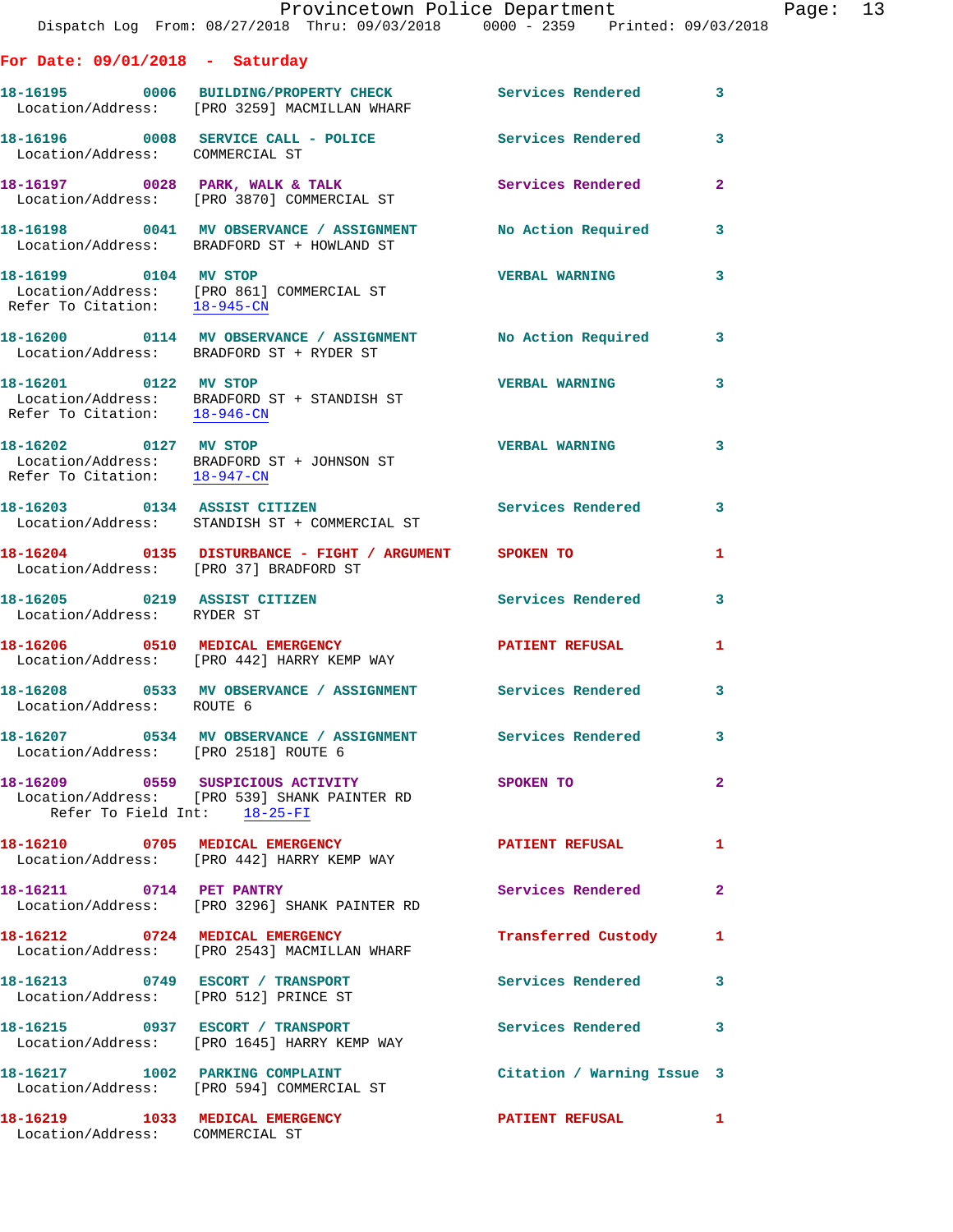|                                                                   | 18-16220 1105 PARK, WALK & TALK 1988 Services Rendered<br>Location/Address: [PRO 831] COMMERCIAL ST                                |                            | $\overline{2}$ |  |
|-------------------------------------------------------------------|------------------------------------------------------------------------------------------------------------------------------------|----------------------------|----------------|--|
|                                                                   | 18-16221 1109 BUILDING/PROPERTY CHECK<br>Location/Address: [PRO 3259] MACMILLAN WHARF                                              | BLDG/PROP Checked/Secure 3 |                |  |
|                                                                   | 18-16223 1142 BUILDING/PROPERTY CHECK Services Rendered<br>Location/Address: [PRO 3318] CEMETERY RD                                |                            | 3              |  |
|                                                                   | 18-16224 1221 SUSPICIOUS ACTIVITY<br>Location/Address: [PRO 2094] CONWELL ST                                                       | Investigated               | $\overline{a}$ |  |
|                                                                   | 18-16226 1335 ANIMAL CALL<br>Location/Address: [PRO 2645] SHANK PAINTER RD                                                         | Services Rendered          | $\mathbf{2}$   |  |
|                                                                   | 18-16227 1336 MV COLLISION<br>Location/Address: [PRO 821] COMMERCIAL ST                                                            | No Action Required         | 1              |  |
|                                                                   | 18-16228 1338 MEDICAL EMERGENCY<br>Location/Address: [PRO 146] COMMERCIAL ST                                                       | Transported to Hospital    | 1              |  |
| Location/Address: CONWELL ST                                      | 18-16229 1422 COMPLAINT - GENERAL Services Rendered                                                                                |                            | 3              |  |
|                                                                   | 18-16230 1432 COMPLAINT - GENERAL<br>Location/Address: [PRO 3259] MACMILLAN WHARF                                                  | SPOKEN TO                  | 3              |  |
| Location/Address: COMMERCIAL ST                                   | 18-16231 1440 MEDICAL EMERGENCY PATIENT REFUSAL                                                                                    |                            | 1              |  |
|                                                                   | 18-16233 1447 MEDICAL EMERGENCY<br>Location/Address: [PRO 1157] WINSLOW ST                                                         | PATIENT REFUSAL            | 1              |  |
| 18-16234 1514 LOST PROPERTY<br>Location/Address: SHANK PAINTER RD |                                                                                                                                    | No Action Required         | 3              |  |
| Refer To Citation: T124442<br>Refer To Citation: T1244423         | 18-16235         1519    ASSIST DEPARTMENT / MUTUAL AID        Services Rendered<br>Location/Address:     [PRO 3430] COMMERCIAL ST |                            | 3              |  |
|                                                                   | 18-16236 1523 MEDICAL EMERGENCY <b>EXERGENERY PATIENT REFUSAL</b><br>Location/Address: [PRO 1207] COMMERCIAL ST                    |                            | 1              |  |
| 18-16237 1541 PARKING COMPLAINT                                   | Location/Address: STANDISH ST + COMMERCIAL ST                                                                                      | Services Rendered          | $\mathbf{3}$   |  |
| 18-16238 1602 LOST PROPERTY                                       | Location/Address: [PRO 484] MASONIC PL                                                                                             | <b>Services Rendered</b>   | 3              |  |
|                                                                   | 18-16239    1628    BIKE - ACCIDENT<br>Location/Address: [PRO 3771] COMMERCIAL ST                                                  | Transported to Hospital    | 1              |  |
|                                                                   | 18-16241 1701 PARK, WALK & TALK<br>Location/Address: [PRO 105] COMMERCIAL ST                                                       | Services Rendered          | $\mathbf{2}$   |  |
|                                                                   | 18-16243 1716 STREET PERFORMER COMPLAINT<br>Location/Address: [PRO 2851] COMMERCIAL ST                                             | <b>GONE ON ARRIVAL</b>     | 3              |  |
|                                                                   | 18-16247 1759 MEDICAL EMERGENCY<br>Location/Address: [PRO 1267] WINSLOW ST                                                         | Transported to Hospital    | 1<br>1         |  |
| 18-16249 1859 MV STOP<br>Refer To Citation: 18-950-CN             | Location/Address: SHANK PAINTER RD + COURT ST                                                                                      | <b>VERBAL WARNING</b>      | 3              |  |
|                                                                   | 18-16250 1903 MEDICAL EMERGENCY<br>Location/Address: [PRO 2737] COMMERCIAL ST                                                      | PATIENT REFUSAL            | 1              |  |
| 18-16251 1907 TRESPASS                                            |                                                                                                                                    | <b>Vehicle Towed</b>       | $\mathbf{2}^-$ |  |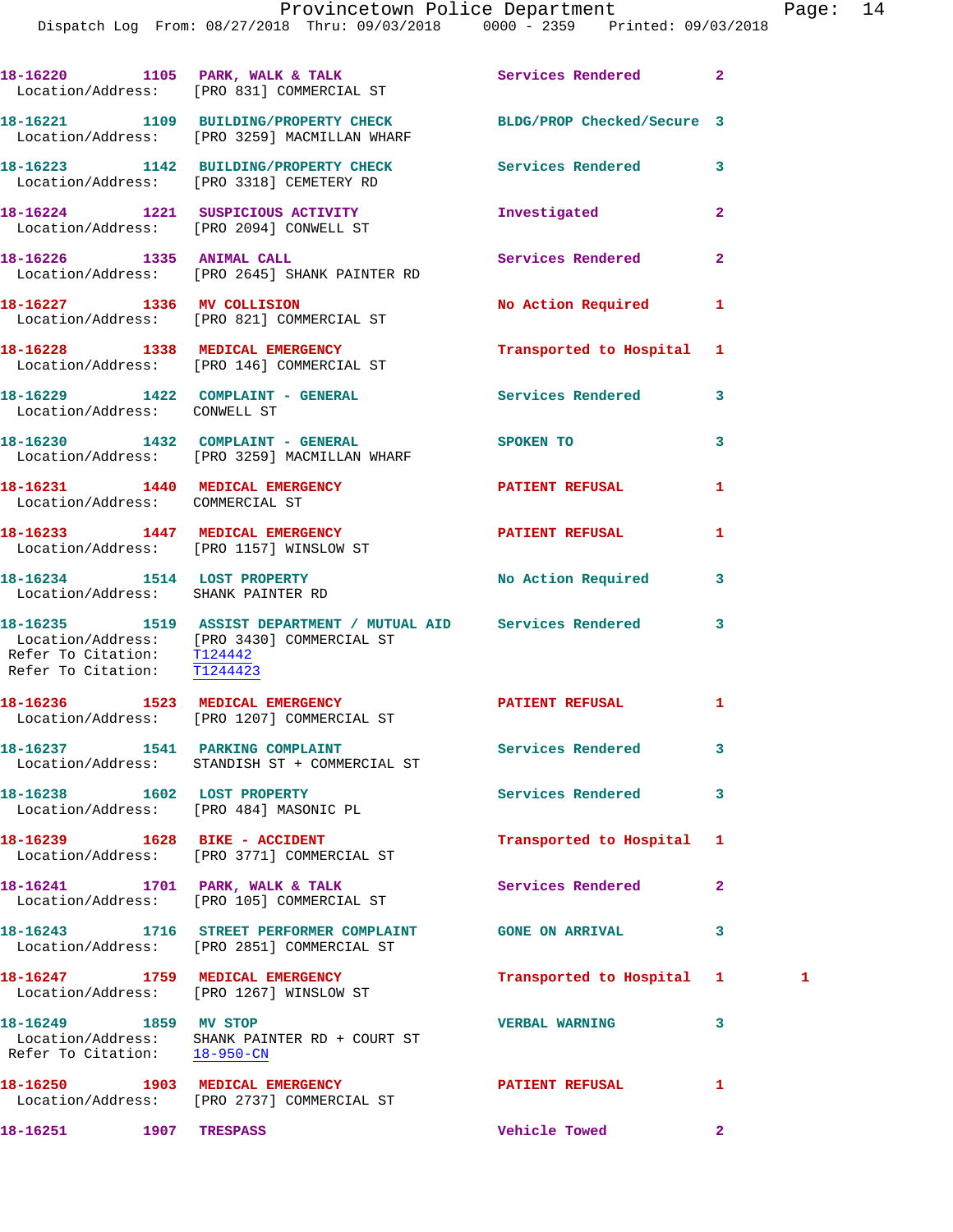|                                                                                               | Provincetown Police Department                                                                              |                            |              |
|-----------------------------------------------------------------------------------------------|-------------------------------------------------------------------------------------------------------------|----------------------------|--------------|
|                                                                                               | Dispatch Log From: 08/27/2018 Thru: 09/03/2018 0000 - 2359 Printed: 09/03/2018                              |                            |              |
|                                                                                               | Location/Address: [PRO 3670] SHANK PAINTER RD                                                               |                            |              |
|                                                                                               | 18-16252 1932 BUILDING/PROPERTY CHECK<br>Location/Address: [PRO 3033] COMMERCIAL ST                         | BLDG/PROP Checked/Secure 3 |              |
|                                                                                               | 18-16254 1945 PARKING COMPLAINT<br>Location/Address: [PRO 1783] FRANKLIN ST                                 | Services Rendered          | 3            |
| 18-16255 1948 MV STOP                                                                         | Location/Address: [PRO 94] BRADFORD ST<br>Refer To Citation: $\frac{18-951-CN}{28}$                         | <b>VERBAL WARNING</b>      | 3            |
|                                                                                               | 18-16256 2005 ALARM - GENERAL<br>Location/Address: [PRO 327] COMMERCIAL ST                                  | False Alarm                | 1            |
|                                                                                               | 18-16257 2024 BUILDING/PROPERTY CHECK<br>Location/Address: [PRO 105] COMMERCIAL ST                          | BLDG/PROP Checked/Secure 3 |              |
| Refer To Citation: 18-952-CN                                                                  | 18-16258 2027 MV STOP<br>Location/Address: BRADFORD ST + BANGS ST                                           | <b>VERBAL WARNING</b>      | 3            |
|                                                                                               | 18-16259 2041 MV OBSERVANCE / ASSIGNMENT<br>Location/Address: BRADFORD ST + HOWLAND ST                      | <b>Services Rendered</b>   | 3            |
| 18-16260 2053 TRESPASS<br>Refer To Arrest: 18-208-AR                                          | Location/Address: [PRO 196] COMMERCIAL ST                                                                   | Arrest(s) Made             | $\mathbf{2}$ |
| Refer To Citation: 18-953-CN                                                                  | 18-16261 2054 MV STOP<br>Location/Address: BRADFORD ST + KENDALL LN                                         | <b>VERBAL WARNING</b>      | 3            |
| 18-16262 2108 MV STOP<br>Refer To Citation: 18-954-CN                                         | Location/Address: [PRO 3456] RYDER ST EXT                                                                   | <b>VERBAL WARNING</b>      | 3            |
| 18-16264 2133 MV STOP<br>Location/Address: [PRO 2479] ROUTE 6<br>Refer To Citation: 18-955-CN |                                                                                                             | <b>VERBAL WARNING</b>      | 3            |
| 18-16265<br>2141                                                                              | <b>NOISE COMPLAINT</b><br>Location/Address: [PRO 129] COMMERCIAL ST                                         | SPOKEN TO                  | 3            |
|                                                                                               | 18-16266 2143 MEDICAL EMERGENCY<br>Location/Address: [PRO 3276] COMMERCIAL ST                               | PATIENT REFUSAL            | 1            |
|                                                                                               | 18-16267 2148 SUSPICIOUS ACTIVITY<br>Location/Address: [PRO 2539] RYDER ST EXT                              | Services Rendered          | $\mathbf{2}$ |
| 18-16268 2202 MV STOP<br>Refer To Citation: 18-956-CN                                         | Location/Address: BRADFORD ST + CENTER ST                                                                   | <b>VERBAL WARNING</b>      | 3            |
|                                                                                               | 18-16269 2216 DISTURBANCE - FIGHT / ARGUMENT Could Not Locate<br>Location/Address: [PRO 272] COMMERCIAL ST  |                            | 1            |
|                                                                                               | 18-16270 2219 NOISE COMPLAINT<br>Location/Address: [PRO 1410] BAKER AVE                                     | Services Rendered          | 3            |
|                                                                                               | 18-16271 2222 DISTURBANCE - FIGHT / ARGUMENT Services Rendered<br>Location/Address: [PRO 253] COMMERCIAL ST |                            | 1            |
| Location/Address: BAYBERRY AVE                                                                | 18-16272 2244 MEDICAL EMERGENCY PATIENT REFUSAL                                                             |                            | 1            |
|                                                                                               | 18-16275 2327 PARK, WALK & TALK<br>Location: [PRO 3431] CENTER ROAM                                         | Services Rendered          | $\mathbf{2}$ |
| 18-16276 2331 BAR CHECK                                                                       | Location/Address: [PRO 3443] COMMERCIAL ST                                                                  | Services Rendered          | $\mathbf{2}$ |

Page: 15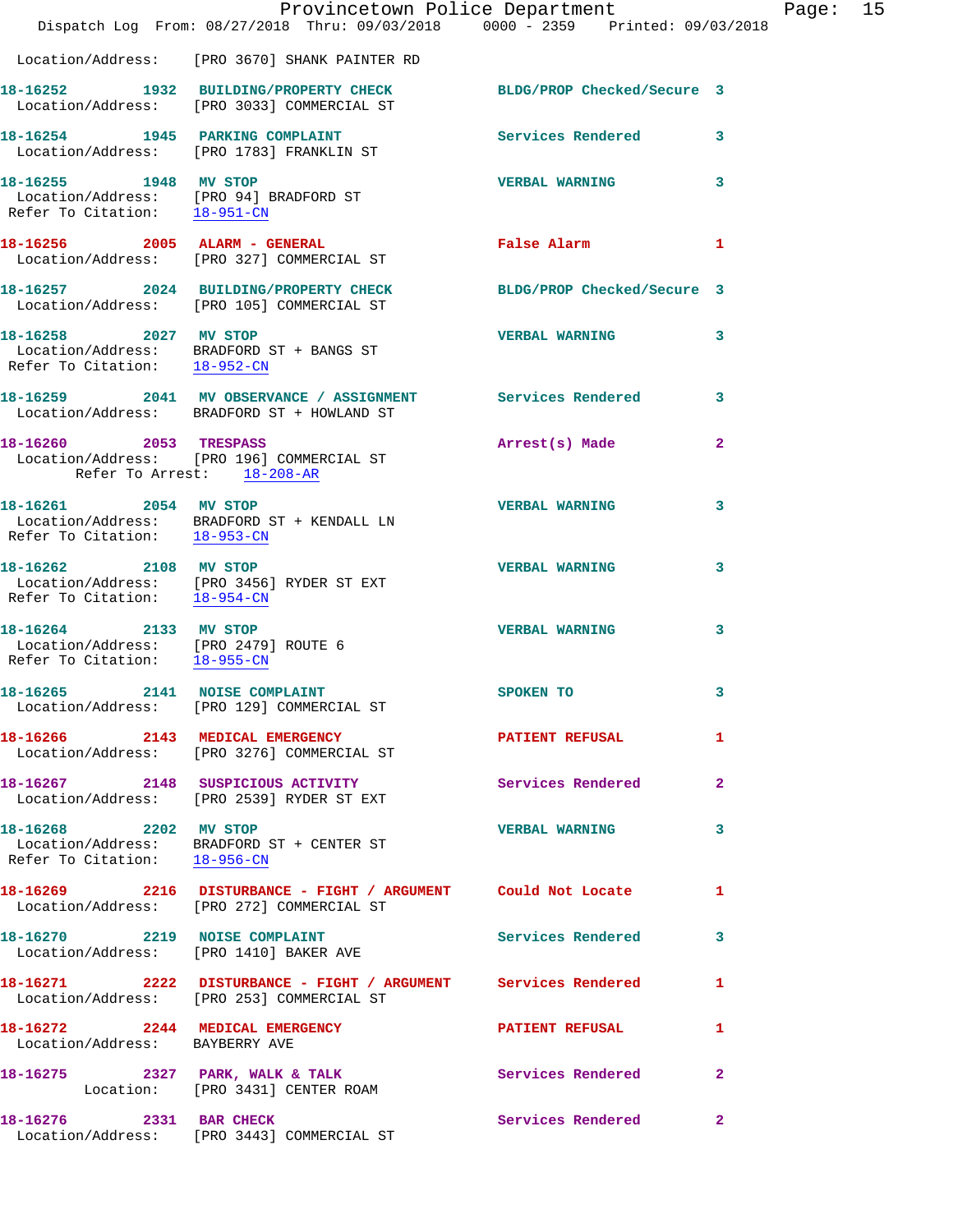|  |  | For Date: 09/02/2018 |  | Sunday |
|--|--|----------------------|--|--------|
|--|--|----------------------|--|--------|

|                                                                                                    | 18-16278 0004 BUILDING/PROPERTY CHECK Services Rendered<br>Location/Address: [PRO 3259] MACMILLAN WHARF |                            | 3              |              |
|----------------------------------------------------------------------------------------------------|---------------------------------------------------------------------------------------------------------|----------------------------|----------------|--------------|
|                                                                                                    | 18-16277 0005 PARK, WALK & TALK Services Rendered<br>Location/Address: [PRO 105] COMMERCIAL ST          |                            | $\overline{2}$ |              |
|                                                                                                    | 18-16279 0009 BAR CHECK<br>Location/Address: [PRO 3236] COMMERCIAL ST                                   | Services Rendered          | $\overline{a}$ |              |
| Refer To Arrest: 18-211-AR                                                                         | 18-16283 0120 DISORDERLY<br>Location/Address: [PRO 105] COMMERCIAL ST                                   | Arrest(s) Made             | 1              |              |
|                                                                                                    | 18-16285 0145 BY-LAW VIOLATION<br>Location/Address: [PRO 539] SHANK PAINTER RD                          | <b>VERBAL WARNING</b>      | $\overline{2}$ |              |
|                                                                                                    | 18-16284 0147 MV OBSERVANCE / ASSIGNMENT Services Rendered<br>Location/Address: BRADFORD ST + RYDER ST  |                            | 3              |              |
| 18-16289 0255 MV COMPLAINT<br>Refer To Arrest: 18-212-AR                                           | Location/Address: [PRO 542] SHANK PAINTER RD<br>Refer To Citation: T124421                              | Arrest(s) Made             | 2 <sup>1</sup> | $\mathbf{1}$ |
| 18-16286 0305 MV COMPLAINT<br>Location/Address: [PRO 2479] ROUTE 6<br>Refer To Citation: 18-957-CN |                                                                                                         | <b>VERBAL WARNING</b>      | $\overline{2}$ |              |
| Location/Address: [PRO 3222] ALDEN ST                                                              | 18-16287 0321 MEDICAL EMERGENCY                                                                         | Transported to Hospital 1  |                |              |
|                                                                                                    | 18-16288 0326 ALARM - FIRE<br>Location/Address: [PRO 208] COMMERCIAL ST                                 | <b>Services Rendered</b>   | 1              |              |
|                                                                                                    | 18-16291 0734 LOST WALLET<br>Location/Address: [PRO 542] SHANK PAINTER RD                               | Services Rendered          | 3              |              |
| 18-16295 0856 MV STOP<br>Location/Address: [WEL] BLUEFISH LN<br>Refer To Citation: T1244423        |                                                                                                         | Citation / Warning Issue 3 |                |              |
|                                                                                                    | 18-16296 0912 VANDALISM<br>Location/Address: [PRO 1264] COMMERCIAL ST                                   | Services Rendered 3        |                |              |
| 18-16301 1008 FOLLOW UP<br>Location/Address: CONWELL ST                                            |                                                                                                         | FOLLOW UP                  | $\overline{2}$ |              |
| 18-16303 1021 MV COMPLAINT<br>Location/Address: [PRO 1590] PEARL ST                                |                                                                                                         | <b>GONE ON ARRIVAL</b>     | $\mathbf{2}$   |              |
| 18-16306 1142 MV COMPLAINT                                                                         | Location/Address: [PRO 542] SHANK PAINTER RD                                                            | Services Rendered          | $\overline{a}$ |              |
| 18-16308 1145 FOLLOW UP<br>Location/Address: [PRO 606] CONWELL ST                                  |                                                                                                         | FOLLOW UP                  | 2              |              |
|                                                                                                    | 18-16309 1147 BUILDING/PROPERTY CHECK<br>Location/Address: [PRO 3259] MACMILLAN WHARF                   | BLDG/PROP Checked/Secure 3 |                |              |
|                                                                                                    | 18-16311 1200 PARK, WALK & TALK<br>Location/Address: [PRO 3870] COMMERCIAL ST                           | Services Rendered          | $\mathbf{2}$   |              |
| 18-16312 1202 FOLLOW UP                                                                            | Location/Address: [PRO 285] COMMERCIAL ST                                                               | FOLLOW UP                  | $\mathbf{2}$   |              |
| 18-16313 1204 FOLLOW UP<br>Location/Address: PEARL ST                                              |                                                                                                         | No Action Required         | 2              |              |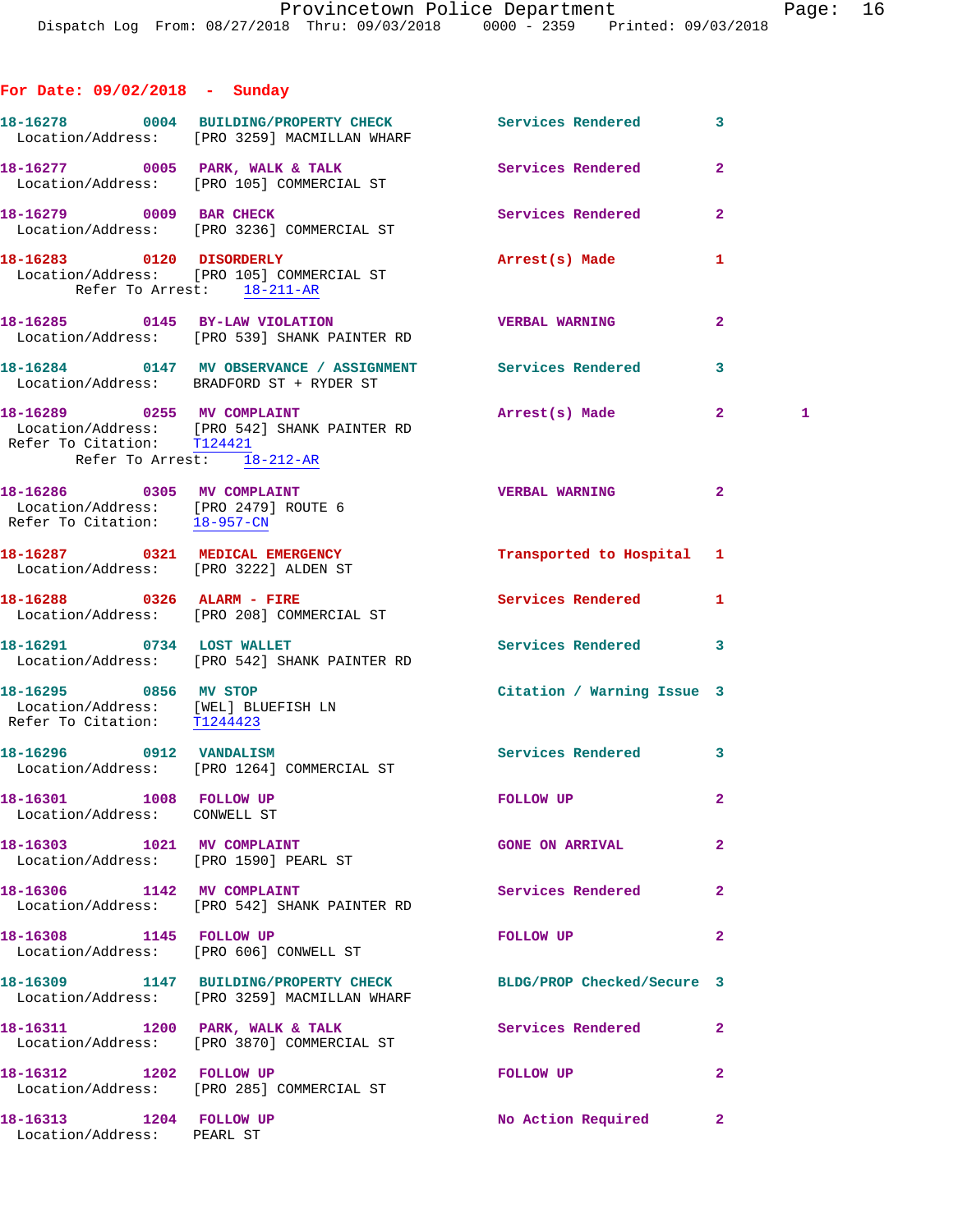|                                                      | 18-16314 1205 MEDICAL EMERGENCY<br>Location/Address: [PRO 3310] HEATHER'S WAY                                     | PATIENT REFUSAL 1          |                |
|------------------------------------------------------|-------------------------------------------------------------------------------------------------------------------|----------------------------|----------------|
|                                                      | 18-16315    1214    VANDALISM<br>Location/Address: [PRO 1234] ALDEN ST                                            | <b>Services Rendered</b>   | 3              |
|                                                      | 18-16316 1230 MV OBSERVANCE / ASSIGNMENT Services Rendered<br>Location/Address: ROUTE 6 + SNAIL RD                |                            | 3              |
| 18-16317 1230 MV STOP<br>Refer To Citation: T1244221 | Location/Address: [PRO 2479] ROUTE 6                                                                              | Citation / Warning Issue 3 |                |
|                                                      | 18-16318    1244    FOLLOW UP<br>Location/Address: [PRO 1234] ALDEN ST                                            | FOLLOW UP                  | $\overline{2}$ |
| 18-16319 1245 ANIMAL CALL                            | Location/Address: [PRO 3430] COMMERCIAL ST                                                                        | <b>GONE ON ARRIVAL</b>     | $\overline{2}$ |
|                                                      | 18-16320 1301 COUNTERFEIT MONEY<br>Location/Address: [PRO 2499] RACE POINT RD                                     | Services Rendered          | $\overline{a}$ |
|                                                      | 18-16321 1307 MEDICAL EMERGENCY<br>Location/Address: [PRO 542] SHANK PAINTER RD                                   | Transported to Hospital 1  |                |
|                                                      | 18-16322 1349 MV COLLISION<br>Location/Address: [PRO 2559] COMMERCIAL ST<br>Refer To Accident: 18-108-AC          | Services Rendered 1        |                |
|                                                      | 18-16323 1406 MEDICAL EMERGENCY<br>Location/Address: [PRO 269] COMMERCIAL ST                                      | Transported to Hospital 1  |                |
|                                                      | 18-16324 1433 MEDICAL EMERGENCY<br>Location/Address: [PRO 3430] COMMERCIAL ST                                     | PATIENT REFUSAL 1          |                |
|                                                      | 18-16325 1503 ESCORT / TRANSPORT<br>Location/Address: [BAR 3] LOCATED IN BOURNE<br>Refer To $P/C$ : 18-210-AR     | Transferred Custody        | 3              |
|                                                      | 18-16326   1504   LANDLORD / TENANT<br>Location/Address: [PRO 3449] CAPTAIN BERTIES WAY                           | Services Rendered          | $\mathbf{2}$   |
|                                                      | 18-16327 1513 MV HIT & RUN<br>Location/Address: COMMERCIAL ST + FREEMAN ST                                        | SPOKEN TO                  | $\overline{a}$ |
|                                                      | 18-16328 1550 BUILDING/PROPERTY CHECK BLDG/PROP Checked/Secure 3<br>Location/Address: [PRO 1778] SHANK PAINTER RD |                            |                |
|                                                      | 18-16329 1550 MEDICAL EMERGENCY<br>Location/Address: [PRO 3912] SHANK PAINTER RD                                  | <b>Services Rendered</b>   | 1              |
|                                                      | 18-16330 1601 PARK, WALK & TALK<br>Location/Address: [PRO 105] COMMERCIAL ST                                      | Services Rendered          | $\overline{2}$ |
|                                                      | 18-16331 1649 PROPERTY DAMAGE<br>Location/Address: [PRO 1074] PLEASANT ST                                         | SPOKEN TO                  | 3              |
|                                                      | 18-16332 1651 MEDICAL EMERGENCY<br>Location/Address: [PRO 542] SHANK PAINTER RD                                   | Services Rendered          | 1              |
|                                                      | 18-16335 1815 LOST PROPERTY<br>Location/Address: [PRO 542] SHANK PAINTER RD                                       | <b>Services Rendered</b>   | 3              |
| 18-16336 1858 ALARM - FIRE                           | Location/Address: [PRO 2702] COMMERCIAL ST                                                                        | Services Rendered          | 1              |
| Location/Address: WINSLOW ST                         | 18-16337 1912 HARASSMENT / THREATS                                                                                | SPOKEN TO                  | $\overline{2}$ |
|                                                      | 18-16338 2008 LOST PROPERTY                                                                                       | Services Rendered          | $\mathbf{3}$   |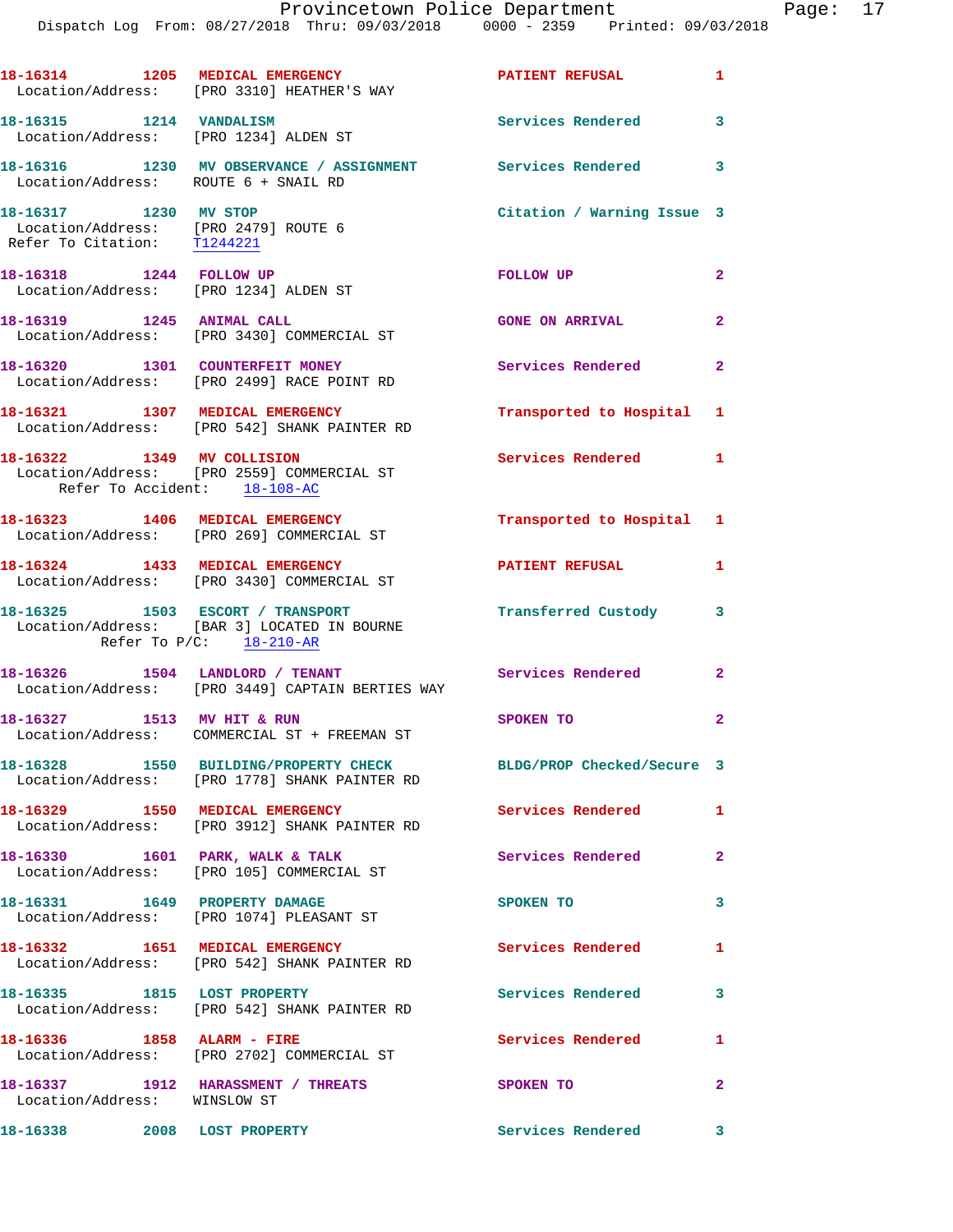|                                                                                               | Provincetown Police Department<br>Dispatch Log From: 08/27/2018 Thru: 09/03/2018 0000 - 2359 Printed: 09/03/2018     |                            |                |
|-----------------------------------------------------------------------------------------------|----------------------------------------------------------------------------------------------------------------------|----------------------------|----------------|
|                                                                                               | Location/Address: [PRO 542] SHANK PAINTER RD                                                                         |                            |                |
|                                                                                               | 18-16339 2013 MV HIT & RUN<br>Location: [PRO 3431] LOPES SQUARE                                                      | Services Rendered          | $\overline{2}$ |
|                                                                                               | 18-16340 2030 PARK, WALK & TALK<br>Location: [PRO 3431] LOPES SQUARE                                                 | Services Rendered          | $\overline{a}$ |
|                                                                                               | 18-16341 2126 BUILDING/PROPERTY CHECK Services Rendered<br>Location/Address: [PRO 3259] MACMILLAN WHARF              |                            | 3              |
|                                                                                               | 18-16342 2127 BUILDING/PROPERTY CHECK BLDG/PROP Checked/Secure 3<br>Location/Address: [PRO 182] COMMERCIAL ST        |                            |                |
|                                                                                               | 18-16343 2141 BUILDING/PROPERTY CHECK<br>Location/Address: [PRO 433] RYDER ST EXT                                    | Services Rendered          | 3              |
|                                                                                               | 18-16344 2156 BUILDING/PROPERTY CHECK Services Rendered<br>Location/Address: [PRO 99] COMMERCIAL ST                  |                            | 3              |
|                                                                                               | 18-16345 2157 BUILDING/PROPERTY CHECK<br>Location/Address: [PRO 2483] COMMERCIAL ST                                  | <b>Services Rendered</b>   | 3              |
| 18-16346 2232 ANIMAL CALL                                                                     | Location/Address: [PRO 1267] WINSLOW ST                                                                              | Services Rendered          | $\mathbf{2}$   |
|                                                                                               | 18-16348 2324 BUILDING/PROPERTY CHECK<br>Location/Address: [PRO 526] RYDER ST EXT                                    | BLDG/PROP Checked/Secure 3 |                |
|                                                                                               | 18-16349 2329 MEDICAL EMERGENCY<br>Location/Address: [PRO 843] COMMERCIAL ST                                         | Transported to Hospital 1  |                |
| For Date: $09/03/2018$ - Monday                                                               |                                                                                                                      |                            |                |
| 18-16350 0043 GENERAL INFO<br>Location/Address: [PRO 2599] RYDER ST                           |                                                                                                                      | Services Rendered          | 3              |
| Location/Address: [PRO 484] MASONIC PL                                                        |                                                                                                                      |                            | 1              |
| 18-16357 0104 MEDICAL EMERGENCY                                                               | Location/Address: [PRO 484] MASONIC PL                                                                               | Transported to Hospital 1  |                |
|                                                                                               | 18-16358 0128 MEDICAL EMERGENCY<br>Location/Address: [PRO 1038] OFF CONWELL ST                                       | Transported to Hospital    | 1              |
| 18-16359 0139 MV STOP<br>Location/Address: [PRO 2518] ROUTE 6<br>Refer To Citation: 18-961-CN |                                                                                                                      | <b>VERBAL WARNING</b>      | 3              |
|                                                                                               | 18-16361      0139   MV OBSERVANCE / ASSIGNMENT      Services Rendered<br>Location/Address: HOWLAND ST + BRADFORD ST |                            | 3              |
|                                                                                               | Location/Address: [PRO 1892] SHANK PAINTER RD                                                                        |                            | 3              |
| 18-16364 0155 MV STOP<br>Refer To Citation: R8381740                                          | Location/Address: BRADFORD ST + HIGH POLE HILL                                                                       | Citation / Warning Issue 3 |                |
|                                                                                               | 18-16362 0159 MV OBSERVANCE / ASSIGNMENT Services Rendered<br>Location/Address: BRADFORD ST + RYDER ST               |                            | 3              |
| 18-16365 0207 MV STOP                                                                         | Location/Address: HOWLAND ST + WILLOW DR<br>Refer To Citation: 18-962-CN                                             | <b>VERBAL WARNING</b>      | 3              |
| 18-16366 0222 MV STOP<br>Refer To Citation: 18-963-CN                                         | Location/Address: BRADFORD ST + CARVER ST                                                                            | <b>VERBAL WARNING</b>      | 3              |

Page:  $18$ <br>  $018$